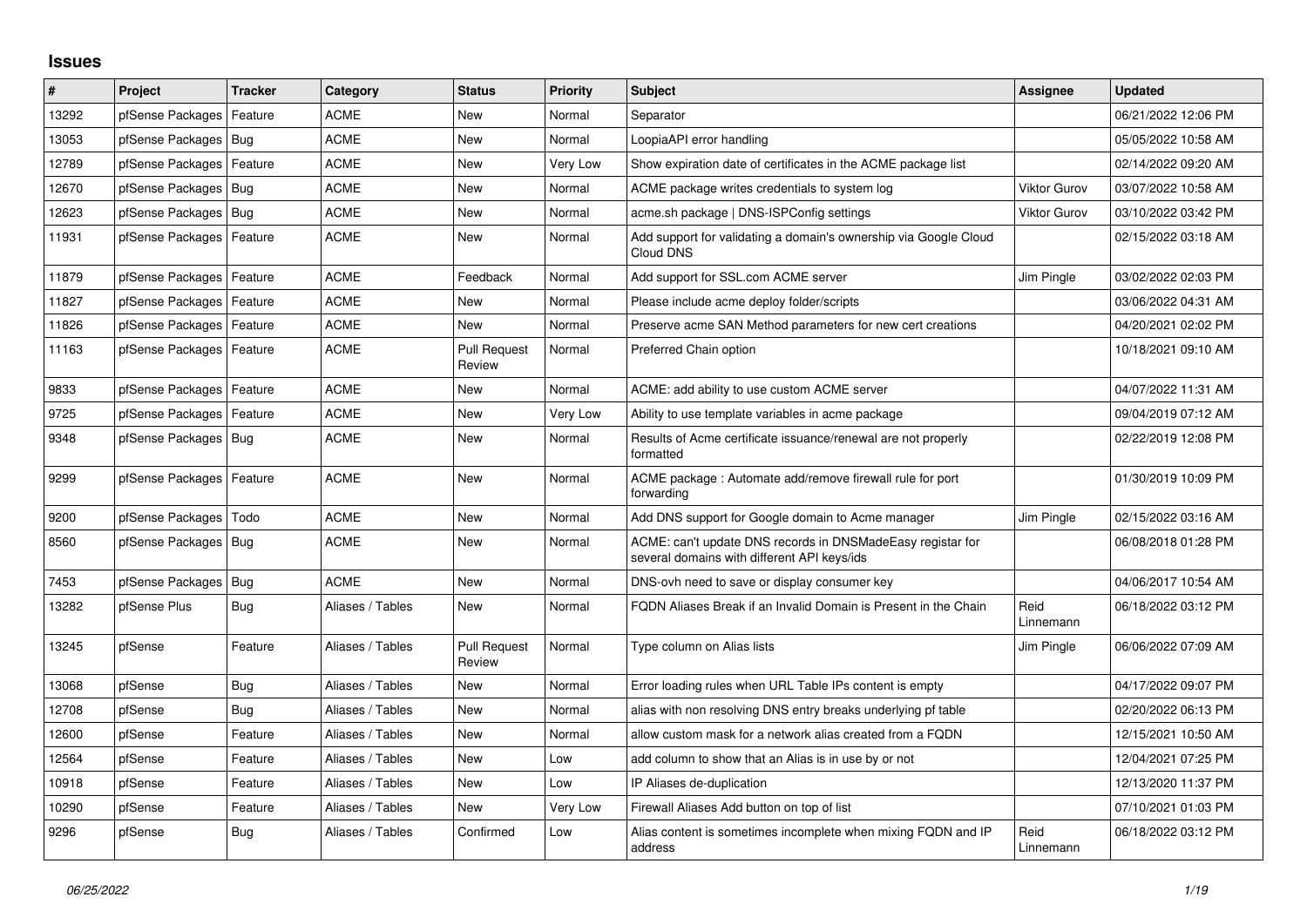| #     | Project                    | <b>Tracker</b> | Category         | <b>Status</b>                 | <b>Priority</b> | <b>Subject</b>                                                                                                | Assignee              | <b>Updated</b>      |
|-------|----------------------------|----------------|------------------|-------------------------------|-----------------|---------------------------------------------------------------------------------------------------------------|-----------------------|---------------------|
| 7665  | pfSense                    | Bug            | Aliases / Tables | New                           | Normal          | Host range validation for Aliases is not strict enough                                                        |                       | 08/21/2019 11:01 AM |
| 5735  | pfSense                    | Feature        | Aliases / Tables | New                           | Very Low        | Automaticaly add DHCP leases to alias list or make it readable in<br>selected fields                          |                       | 08/21/2019 11:01 AM |
| 4195  | pfSense                    | Feature        | Aliases / Tables | New                           | Low             | Aliases: sections                                                                                             |                       | 08/21/2019 11:01 AM |
| 3387  | pfSense                    | Feature        | Aliases / Tables | New                           | Normal          | process_alias_urltable Frequency                                                                              |                       | 08/21/2019 11:01 AM |
| 1979  | pfSense                    | Feature        | Aliases / Tables | New                           | Normal          | Add some default read-only system aliases                                                                     | Jim Pingle            | 08/21/2019 11:01 AM |
| 11898 | pfSense Packages   Bug     |                | apcupsd          | New                           | Normal          | PHP error from apcupsd dashboard widget                                                                       |                       | 05/07/2021 09:12 AM |
| 11375 | pfSense Packages   Bug     |                | apcupsd          | New                           | Normal          | UPS Type <blank> for USB APC</blank>                                                                          |                       | 02/26/2021 11:10 AM |
| 10845 | pfSense Packages   Bug     |                | apcupsd          | <b>New</b>                    | Normal          | apcupsd doesn't stop when not enabled                                                                         |                       | 08/24/2020 10:16 AM |
| 12812 | pfSense Packages   Feature |                | arpwatch         | New                           | Normal          | Would it be helpful if the FreeBSD net-mgmt/arpwatch port had an<br>option to use mail/dma for mail delivery? |                       | 02/16/2022 06:09 PM |
| 12101 | pfSense Packages   Bug     |                | arpwatch         | Assigned                      | Normal          | ArpWatch Suppression Mac for "flip-flop" not suppressing                                                      | Viktor Gurov          | 10/09/2021 07:19 PM |
| 8454  | pfSense Packages           | Bug            | arpwatch         | New                           | Very Low        | Arpwatch package break email notifications from other sources                                                 |                       | 06/23/2022 07:49 PM |
| 13260 | pfSense                    | Feature        | Authentication   | New                           | Normal          | Add support for OpenVPN static-challenge                                                                      |                       | 06/09/2022 02:04 PM |
| 13093 | pfSense                    | Bug            | Authentication   | In Progress                   | Normal          | LDAP authentication fails with extended query and RFC2307 group<br>lookups enabled                            | Chris Linstruth       | 05/31/2022 07:20 AM |
| 12863 | pfSense                    | Feature        | Authentication   | New                           | Very Low        | dynamically tune sha512crypt rounds                                                                           | Jim Pingle            | 03/19/2022 12:53 PM |
| 12726 | pfSense                    | <b>Bug</b>     | Authentication   | New                           | Normal          | LDAP select container button auto populate                                                                    |                       | 01/25/2022 01:48 PM |
| 12715 | pfSense                    | <b>Bug</b>     | Authentication   | New                           | Normal          | Long system startup time when LDAP is configured and unavailable<br>during startup.                           | Christian<br>McDonald | 01/24/2022 05:50 AM |
| 12546 | pfSense Plus               | Feature        | Authentication   | <b>New</b>                    | Normal          | Add 2FA Support to pfSense Plus Local Database Authentication                                                 |                       | 05/20/2022 11:40 AM |
| 12519 | pfSense                    | <b>Bug</b>     | Authentication   | New                           | Normal          | Fail authentication using special character in password via the LDAP<br>connector                             |                       | 11/12/2021 07:39 AM |
| 12458 | pfSense                    | Feature        | Authentication   | New                           | Normal          | Use "unixHomeDirectory" instead of "homeDirectory" when LDAP<br>authentication server is Active Directory     |                       | 10/15/2021 08:18 AM |
| 12283 | pfSense                    | <b>Bug</b>     | Authentication   | <b>New</b>                    | Normal          | LDAP/RADIUS authentication servers configuration does not allow<br>source IP address to be specified          |                       | 08/20/2021 01:15 AM |
| 12225 | pfSense                    | <b>Bug</b>     | Authentication   | <b>Pull Request</b><br>Review | Normal          | Group membership field is not needed for remote groups                                                        | <b>Viktor Gurov</b>   | 05/17/2022 02:21 PM |
| 12095 | pfSense                    | <b>Bug</b>     | Authentication   | New                           | Normal          | Memory leak in pcscd                                                                                          |                       | 06/01/2022 01:01 PM |
| 12091 | pfSense                    | Feature        | Authentication   | New                           | Normal          | RFE: Add support for sssd authentication                                                                      |                       | 12/10/2021 04:55 PM |
| 11920 | pfSense Plus               | Feature        | Authentication   | <b>New</b>                    | Normal          | SAML Authentication for pfSense (VPN and webConfigurator)                                                     |                       | 05/14/2021 12:56 AM |
| 11626 | pfSense Plus               | <b>Bug</b>     | Authentication   | New                           | Normal          | Google LDAP connection failed due to lack of SNI for TLS 1.3                                                  | Luiz Souza            | 05/19/2022 08:09 AM |
| 10843 | pfSense                    | Feature        | Authentication   | New                           | Normal          | Allow user manager settings to specify multiple authentication<br>servers                                     |                       | 01/13/2022 07:22 AM |
| 10765 | pfSense                    | <b>Bug</b>     | Authentication   | New                           | Normal          | Ampersands in Idap extended query are escaped twice                                                           |                       | 09/02/2020 07:55 AM |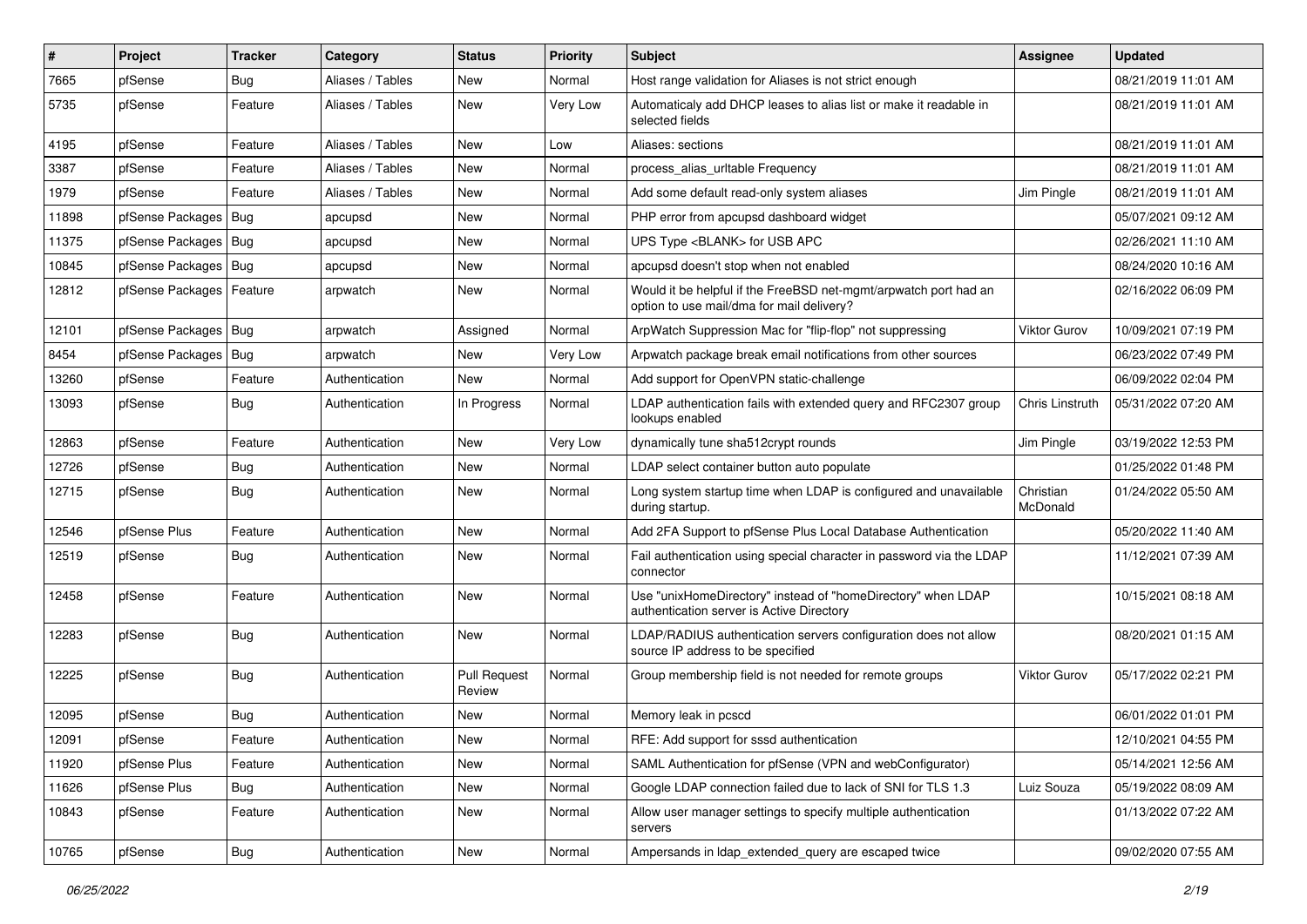| $\sharp$ | Project                | <b>Tracker</b> | Category         | <b>Status</b> | <b>Priority</b> | <b>Subject</b>                                                                                                                      | <b>Assignee</b>       | <b>Updated</b>      |
|----------|------------------------|----------------|------------------|---------------|-----------------|-------------------------------------------------------------------------------------------------------------------------------------|-----------------------|---------------------|
| 10352    | pfSense                | Bug            | Authentication   | <b>New</b>    | Very Low        | RADIUS authentication fails with MSCHAPv1 or MSCHAPv2 when<br>passwords contain international characters                            |                       | 06/20/2022 04:04 PM |
| 9937     | pfSense                | Feature        | Authentication   | <b>New</b>    | Normal          | OpenVPN Login User Privilege                                                                                                        |                       | 11/29/2019 08:46 AM |
| 9288     | pfSense                | Feature        | Authentication   | <b>New</b>    | Normal          | SSHGuard add pfSense signature in standard                                                                                          |                       | 08/14/2019 01:19 PM |
| 9222     | pfSense                | Feature        | Authentication   | <b>New</b>    | Normal          | Add sshguard log when release an IP                                                                                                 |                       | 08/14/2019 01:00 PM |
| 9165     | pfSense                | Feature        | Authentication   | <b>New</b>    | Normal          | only IPs can be added to sshguard whitelist                                                                                         |                       | 04/21/2022 12:39 PM |
| 8775     | pfSense                | Feature        | Authentication   | <b>New</b>    | Very Low        | Use SRV record for LDAP Authentication                                                                                              |                       | 05/06/2020 07:49 AM |
| 8694     | pfSense                | Feature        | Authentication   | <b>New</b>    | Very Low        | Client CA Auth for PFSense WebGui                                                                                                   |                       | 08/21/2019 09:25 AM |
| 8087     | pfSense                | <b>Bug</b>     | Authentication   | <b>New</b>    | Normal          | Provide Calling-Station-ID to RADIUS backed VPN connections                                                                         |                       | 06/06/2020 05:36 AM |
| 6742     | pfSense                | Feature        | Authentication   | <b>New</b>    | Normal          | OAuth2 authentication for OpenVPN (and for FreeRadius)                                                                              | Jim Thompson          | 10/19/2020 09:19 AM |
| 5825     | pfSense                | Feature        | Authentication   | <b>New</b>    | Normal          | Allow EAP-RADIUS for authentication servers                                                                                         |                       | 08/21/2019 10:32 AM |
| 5652     | pfSense                | <b>Bug</b>     | Authentication   | <b>New</b>    | Normal          | Radius IETF Class Group Assignment - Incorrect Standard                                                                             |                       | 08/13/2019 01:39 PM |
| 4242     | pfSense                | Feature        | Authentication   | <b>New</b>    | Normal          | Two Factor or OTP Authentication for Admin Interface                                                                                |                       | 01/04/2022 12:07 PM |
| 4098     | pfSense                | Feature        | Authentication   | <b>New</b>    | Normal          | Add option to force a password change on login                                                                                      |                       | 08/21/2019 10:31 AM |
| 11266    | pfSense Packages       | Feature        | AutoConfigBackup | <b>New</b>    | Very Low        | Give an option to list restore point in "reverse" order/latest at the top.                                                          |                       | 01/19/2021 06:58 PM |
| 12767    | pfSense Packages   Bug |                | Avahi            | New           | Normal          | Package radavahi-daemon does does not exist in current pfSense<br>version and it has been removed"" message on pfSense 2.7 restore  |                       | 02/07/2022 11:28 AM |
| 12329    | pfSense Packages       | Feature        | Avahi            | <b>New</b>    | Normal          | Add optional floating firewall rules for IPv4 and IPv6                                                                              |                       | 02/09/2022 04:43 PM |
| 13039    | pfSense Packages       | Feature        | AWS VPC          | <b>New</b>    | Normal          | Handle transit gateway VPNs in the AWS VPN wizard                                                                                   |                       | 04/11/2022 07:31 AM |
| 9497     | pfSense Packages   Bug |                | AWS VPC          | New           | Normal          | AWS VPN Wizard: WebGUI times out.                                                                                                   |                       | 11/13/2019 10:07 AM |
| 9495     | pfSense Packages   Bug |                | AWS VPC          | <b>New</b>    | Normal          | AWS VPC VPN wizard produces incorrect config (SHA256 should<br>be SHA1)                                                             |                       | 08/19/2019 02:45 PM |
| 11098    | pfSense Packages   Bug |                | Backup           | Feedback      | Normal          | Backup Files and Directories plugin crashes firewall if /root specified<br>as backup location                                       | <b>Viktor Gurov</b>   | 12/23/2021 10:45 AM |
| 10900    | pfSense Packages   Bug |                | Backup           | Feedback      | Normal          | /packages/backup/backup.php?a=download&t=backup HTTP 504,<br>or Sends PHP Error Message as ASCII/Text file Named<br>pfsense.bak.tgz |                       | 04/05/2022 01:51 AM |
| 13289    | pfSense                | <b>Bug</b>     | Backup / Restore | <b>New</b>    | Low             | Attempting to restore a 0 byte "config.xml" prints an error that the<br>file cannot be read                                         |                       | 06/20/2022 10:46 AM |
| 13205    | pfSense Docs           | New Content    | Backup / Restore | Feedback      | Normal          | <b>ZFS Boot Environment documentation</b>                                                                                           | Christian<br>McDonald | 05/31/2022 10:55 AM |
| 12774    | pfSense                | Bug            | Backup / Restore | <b>New</b>    | Normal          | Picture widget image is not saved in backup                                                                                         |                       | 04/04/2022 04:48 AM |
| 12553    | pfSense                | Feature        | Backup / Restore | <b>New</b>    | Normal          | Auto Config Backup: Allow selecting multiple backups for deletion                                                                   |                       | 02/22/2022 04:27 AM |
| 12249    | pfSense                | <b>Bug</b>     | Backup / Restore | <b>New</b>    | Normal          | HAProxy causing failed ACB backups                                                                                                  |                       | 11/15/2021 11:58 PM |
| 11110    | pfSense                | <b>Bug</b>     | Backup / Restore | <b>New</b>    | Normal          | Backup file should be checked before restoring a specific area                                                                      |                       | 12/05/2020 02:50 PM |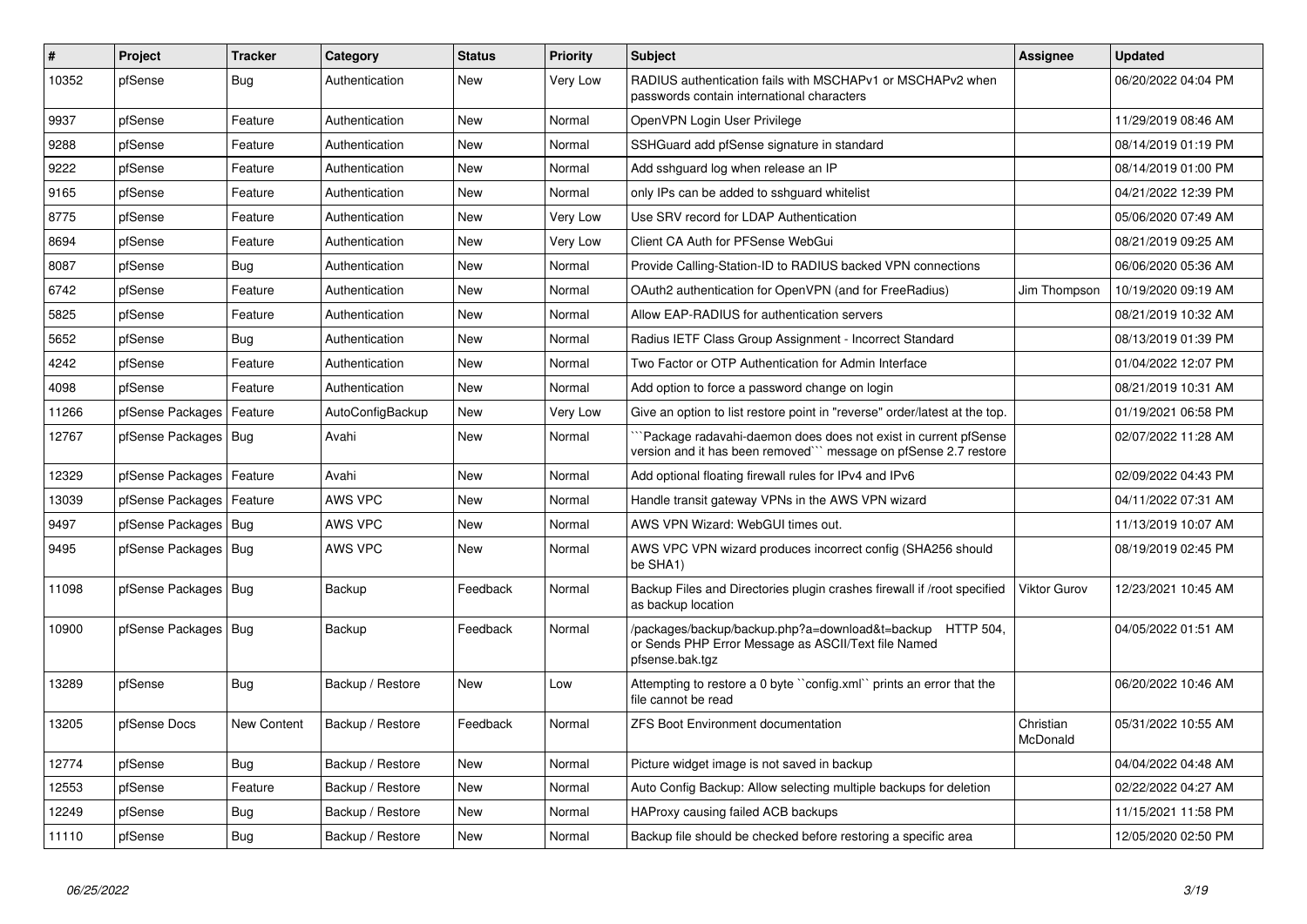| $\pmb{\#}$ | Project                       | Tracker    | Category         | <b>Status</b> | <b>Priority</b> | <b>Subject</b>                                                                                           | <b>Assignee</b>     | <b>Updated</b>      |
|------------|-------------------------------|------------|------------------|---------------|-----------------|----------------------------------------------------------------------------------------------------------|---------------------|---------------------|
| 9775       | pfSense                       | Feature    | Backup / Restore | New           | Normal          | AutoConfigBackup - Rolling per day/hour cap on changes, retention<br>policy                              |                     | 09/20/2019 09:19 AM |
| 8076       | pfSense                       | <b>Bug</b> | Backup / Restore | New           | Normal          | User can easily apply an unusable interface configuration after<br>restore                               |                     | 08/14/2019 10:52 AM |
| 7757       | pfSense                       | <b>Bug</b> | Backup / Restore | <b>New</b>    | Normal          | Auto Config Backup fails to upload unless Default Gateway is up                                          |                     | 08/16/2019 12:47 PM |
| 7688       | pfSense                       | Feature    | Backup / Restore | New           | Low             | AutoConfigBackup - Info Icon - username only                                                             |                     | 10/22/2017 10:46 AM |
| 6608       | pfSense                       | Feature    | Backup / Restore | New           | Low             | backup and restore dhcp                                                                                  |                     | 07/13/2016 04:09 PM |
| 4681       | pfSense                       | Feature    | Backup / Restore | New           | Normal          | AutoConfigBackup make a way to easily download a saved backup                                            |                     | 08/16/2019 12:46 PM |
| 3697       | pfSense                       | Feature    | Backup / Restore | New           | Normal          | New backup/restore area: Certificates                                                                    |                     | 03/11/2017 11:30 AM |
| 3696       | pfSense                       | Feature    | Backup / Restore | New           | Normal          | Multiple items backup/restore                                                                            |                     | 06/06/2014 02:33 PM |
| 1738       | pfSense                       | Bug        | Backup / Restore | New           | Very Low        | Restore fails when username in backup is not matching                                                    |                     | 12/11/2021 07:51 PM |
| 1367       | pfSense                       | Feature    | Backup / Restore | New           | Normal          | Input validation on partial config restores                                                              |                     | 03/21/2011 01:16 AM |
| 286        | pfSense                       | Feature    | Backup / Restore | <b>New</b>    | Normal          | Backup/restore users individually                                                                        |                     | 01/09/2021 03:48 PM |
| 13114      | pfSense Packages              | Bug        | <b>BIND</b>      | Feedback      | Normal          | BIND calls rndc in rc stop when named is not running                                                     | <b>Stuart Wyatt</b> | 05/04/2022 12:41 PM |
| 13002      | pfSense Packages   Regression |            | <b>BIND</b>      | Feedback      | Normal          | BIND 9.16 13 could not find existing DNSSEC keys at<br>/cf/named/etc/namedb/keys due to directory change | <b>Viktor Gurov</b> | 03/31/2022 12:14 PM |
| 12869      | pfSense Packages   Bug        |            | <b>BIND</b>      | Feedback      | Normal          | Bind DNS Package AAAA filtering Broken on new ZFS Installs                                               | Viktor Gurov        | 03/09/2022 12:38 PM |
| 11634      | pfSense Packages              | Regression | <b>BIND</b>      | New           | Normal          | bind hangs when pfsense is reconnecting as an openvpn client to a<br>TUN openvpn server                  |                     | 03/14/2021 07:23 AM |
| 11563      | pfSense Packages   Bug        |            | <b>BIND</b>      | New           | High            | BIND GUI writes TXT records > 255 characters                                                             |                     | 02/27/2021 07:11 AM |
| 11343      | pfSense Packages              | Bug        | <b>BIND</b>      | Feedback      | Low             | Invalid link to pfSense-pkg-bind changelog                                                               | Viktor Gurov        | 04/05/2022 08:12 AM |
| 11074      | pfSense Packages   Bug        |            | <b>BIND</b>      | New           | Low             | bind Zone Settings Zones, Save button opens "Confirmation<br>required to save changes"                   |                     | 11/16/2020 11:08 AM |
| 10760      | pfSense Packages   Bug        |            | <b>BIND</b>      | New           | High            | pfSense BIND 9.14.12 server terminates due to assertion failure                                          |                     | 07/11/2020 04:53 PM |
| 10693      | pfSense Packages   Bug        |            | <b>BIND</b>      | New           | Normal          | pfSense Bind Zone Editor UI does not update zone serial number<br>when a change is made                  |                     | 09/01/2021 12:51 AM |
| 10445      | pfSense Packages   Bug        |            | <b>BIND</b>      | Feedback      | Normal          | BIND crashed when added RPZ. rpz is not a master or slave zone.                                          |                     | 04/21/2022 12:40 PM |
| 10330      | pfSense Packages   Bug        |            | <b>BIND</b>      | Feedback      | Normal          | BIND zone configuration displays wrong DS resource record with<br>inline DNSSEC signing enabled          |                     | 04/21/2022 12:40 PM |
| 9916       | pfSense Packages   Feature    |            | <b>BIND</b>      | Feedback      | Normal          | Check allow-transfer in custom option when the zone is slave                                             |                     | 04/21/2022 12:40 PM |
| 8199       | pfSense Packages   Feature    |            | <b>BIND</b>      | New           | Normal          | Support reordering and/or sort alphabetically across BIND package                                        |                     | 12/12/2017 02:05 AM |
| 8197       | pfSense Packages   Bug        |            | <b>BIND</b>      | New           | Normal          | BIND UI fails to properly update zone with inline DNSSEC signing<br>enabled                              |                     | 02/18/2019 05:23 PM |
| 8146       | pfSense Packages              | Feature    | <b>BIND</b>      | New           | Normal          | Zone Domain Records more powerfull for BIND Zones                                                        |                     | 08/13/2019 09:39 AM |
| 12782      | pfSense                       | Todo       | Build / Release  | New           | Normal          | Disable compatibility flag                                                                               | <b>Brad Davis</b>   | 05/17/2022 02:33 PM |
| 4472       | pfSense                       | Feature    | Build / Release  | New           | Normal          | Cryptographically sign every (sub-)release                                                               |                     | 08/13/2019 12:53 PM |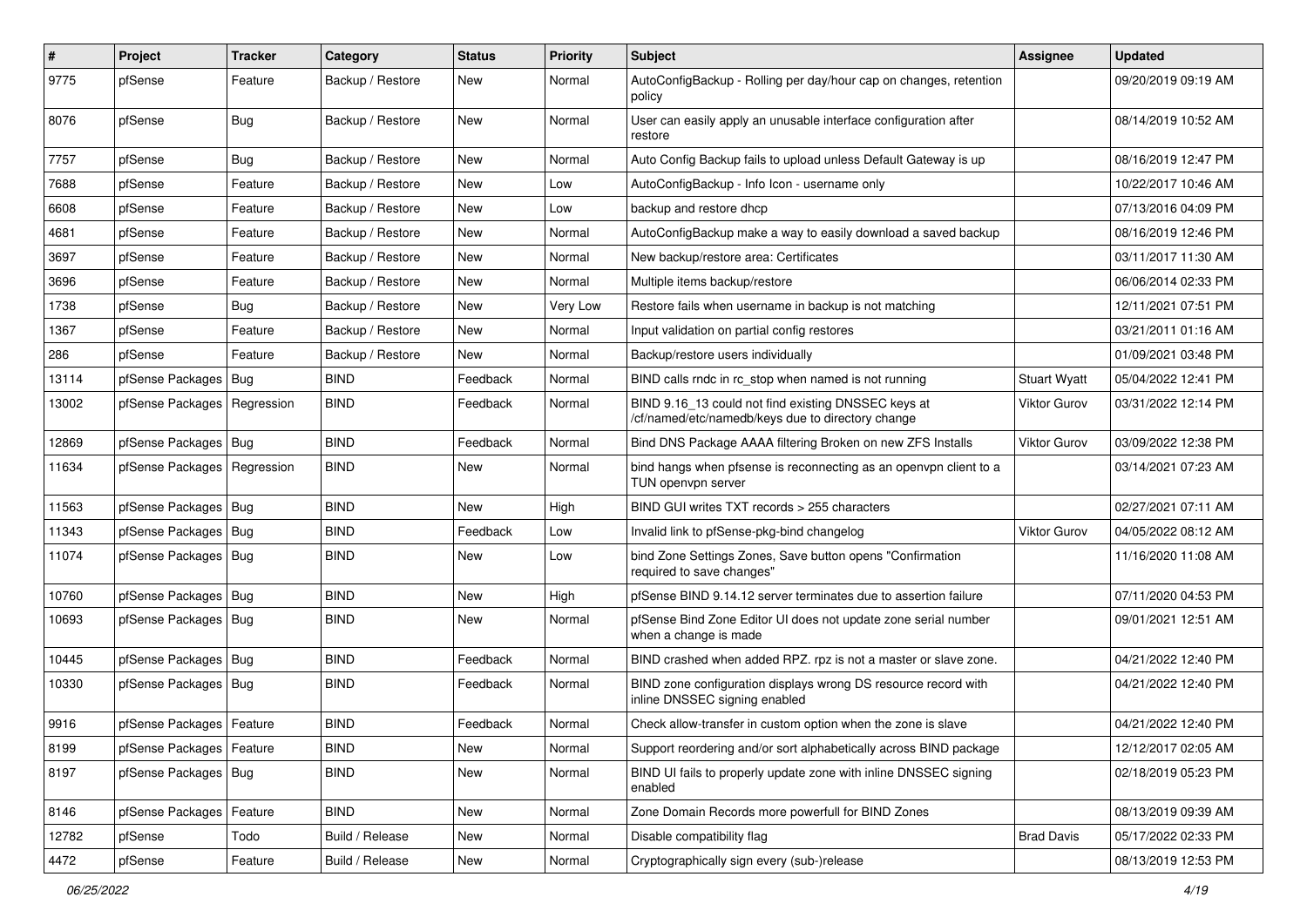| #     | Project      | <b>Tracker</b> | Category       | <b>Status</b>                 | <b>Priority</b> | <b>Subject</b>                                                                                                          | Assignee          | <b>Updated</b>      |
|-------|--------------|----------------|----------------|-------------------------------|-----------------|-------------------------------------------------------------------------------------------------------------------------|-------------------|---------------------|
| 13290 | pfSense      | Regression     | Captive Portal | Feedback                      | Normal          | My PfSense version 2.7 is returning the error "dummynet bad switch<br>21" every time I activate my Captive Portals (7). |                   | 06/20/2022 06:01 PM |
| 13272 | pfSense      | Bug            | Captive Portal | <b>Pull Request</b><br>Review | Very Low        | Voucher CSV output has leading space before voucher code                                                                | Jim Pingle        | 06/13/2022 10:27 AM |
| 13229 | pfSense Docs | Todo           | Captive Portal | Feedback                      | Normal          | Update documentation for IPFW to PF transition for Limiters and<br>Captive Portal                                       | Jim Pingle        | 05/27/2022 03:04 PM |
| 13226 | pfSense      | Bug            | Captive Portal | Confirmed                     | Normal          | Captive Portal doesn't disconnect established OpenVPN link                                                              | Reid<br>Linnemann | 05/30/2022 10:38 AM |
| 13220 | pfSense      | Feature        | Captive Portal | New                           | Very Low        | Voucher per-roll bandwidth restrictions and traffic quotas                                                              |                   | 05/26/2022 08:16 AM |
| 13219 | pfSense      | Feature        | Captive Portal | <b>New</b>                    | Very Low        | Enable/Disable single voucher roll                                                                                      |                   | 05/26/2022 08:14 AM |
| 13215 | pfSense      | Bug            | Captive Portal | Assigned                      | Normal          | Allowed MAC/IP/Hostname traffic counts for authorized users                                                             | Reid<br>Linnemann | 05/31/2022 05:31 PM |
| 12730 | pfSense      | <b>Bug</b>     | Captive Portal | <b>New</b>                    | Normal          | RADIUS accounting does not work if WAN is down                                                                          |                   | 01/26/2022 05:13 AM |
| 12648 | pfSense      | <b>Bug</b>     | Captive Portal | New                           | Normal          | Undocumented variables 'listenporthttp' and 'listenporthttps'                                                           |                   | 12/28/2021 10:44 AM |
| 12467 | pfSense      | Bug            | Captive Portal | <b>New</b>                    | Normal          | CP error on client disconnect after reboot                                                                              |                   | 10/17/2021 05:35 AM |
| 12357 | pfSense      | Bug            | Captive Portal | <b>New</b>                    | Normal          | Captive Portal popup Logout button loads full login page in popup<br>when clicked                                       |                   | 10/27/2021 12:10 PM |
| 11379 | pfSense      | Feature        | Captive Portal | <b>New</b>                    | Normal          | <b>Template Roll Printer</b>                                                                                            |                   | 02/07/2021 05:26 AM |
| 11189 | pfSense      | Feature        | Captive Portal | <b>New</b>                    | Normal          | Captive Portal - Tarpit option                                                                                          |                   | 12/23/2020 06:44 PM |
| 9970  | pfSense      | Feature        | Captive Portal | <b>New</b>                    | Low             | Captive Portal and SAML2 Integration                                                                                    | Mauro Braggio     | 10/12/2020 07:39 AM |
| 9627  | pfSense      | Feature        | Captive Portal | <b>New</b>                    | Normal          | Captive Portal only shows authenticated users                                                                           |                   | 08/14/2019 02:48 PM |
| 7971  | pfSense      | Feature        | Captive Portal | <b>New</b>                    | Normal          | Allow import, export and synchronization of MACs under Captive<br>Portal service                                        |                   | 10/19/2017 04:56 AM |
| 7553  | pfSense      | Bug            | Captive Portal | Confirmed                     | Very Low        | Captive portal on a parent interface blocks traffic on VLAN interfaces<br>too                                           |                   | 08/19/2018 03:15 PM |
| 6956  | pfSense      | Feature        | Captive Portal | <b>New</b>                    | Normal          | Allow more control over concurrent logins                                                                               |                   | 11/23/2016 12:01 PM |
| 5658  | pfSense      | Bug            | Captive Portal | Confirmed                     | Low             | Files with the same name cannot be uploaded to multiple captive<br>portal zones                                         |                   | 12/18/2015 07:19 PM |
| 4724  | pfSense      | Feature        | Captive Portal | <b>New</b>                    | Low             | Captive Portal Status Add Client Hostname                                                                               |                   | 05/22/2015 08:38 AM |
| 3377  | pfSense      | Feature        | Captive Portal | <b>New</b>                    | Normal          | OAuth2 authentication in captive portal                                                                                 | Jim Thompson      | 10/19/2020 09:13 AM |
| 3053  | pfSense      | Feature        | Captive Portal | <b>New</b>                    | Normal          | Automatically add DHCP static addresses to CP passthru-mac                                                              |                   | 06/21/2013 11:54 AM |
| 2963  | pfSense      | Feature        | Captive Portal | <b>New</b>                    | Normal          | Captive Portal MAC authentication request                                                                               |                   | 08/22/2017 09:09 PM |
| 2573  | pfSense      | Feature        | Captive Portal | <b>New</b>                    | Normal          | Captive Portal support of RADIUS POD (Packet of Disconnect)                                                             |                   | 10/17/2016 03:14 AM |
| 2545  | pfSense      | Feature        | Captive Portal | <b>New</b>                    | Low             | CaptivePortal: Custom "Re-authenticate every x minutes"                                                                 |                   | 07/08/2012 05:21 PM |
| 2025  | pfSense      | Feature        | Captive Portal | <b>New</b>                    | Normal          | Captive Portal: Easy accessible Logout page instead of Logout<br>pop-up window                                          |                   | 02/06/2016 04:59 AM |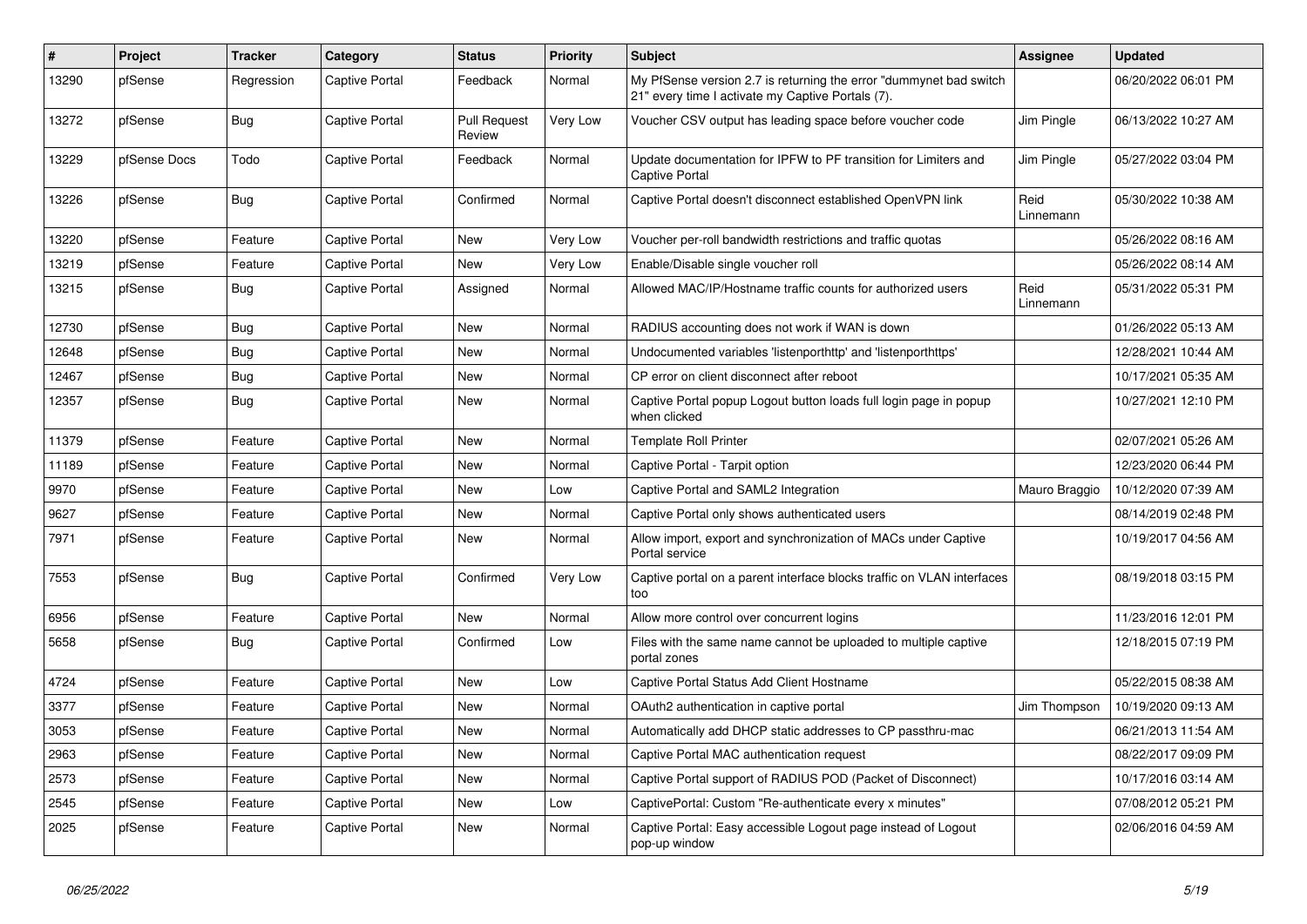| $\sharp$ | Project          | <b>Tracker</b> | Category              | <b>Status</b>                 | <b>Priority</b> | <b>Subject</b>                                                                                          | <b>Assignee</b>   | <b>Updated</b>      |
|----------|------------------|----------------|-----------------------|-------------------------------|-----------------|---------------------------------------------------------------------------------------------------------|-------------------|---------------------|
| 1924     | pfSense          | Feature        | Captive Portal        | <b>New</b>                    | Normal          | Ability of CP's allowed IP addresses to use aliases                                                     |                   | 07/26/2018 04:28 AM |
| 1831     | pfSense          | Feature        | Captive Portal        | New                           | Normal          | Captive portal IPv6 support                                                                             | Reid<br>Linnemann | 05/25/2022 07:57 AM |
| 1675     | pfSense          | <b>Bug</b>     | Captive Portal        | <b>New</b>                    | Normal          | Captive portal logout problems with pop-up blockers.                                                    | Jared Dillard     | 03/28/2016 01:37 PM |
| 385      | pfSense          | Feature        | <b>Captive Portal</b> | New                           | Normal          | Reverse captive portal                                                                                  |                   | 08/13/2019 12:23 PM |
| 13110    | pfSense          | <b>Bug</b>     | CARP                  | <b>New</b>                    | <b>Very Low</b> | changing CARP VIP address does not update outbound NAT<br>interface IP                                  |                   | 05/03/2022 02:52 PM |
| 8567     | pfSense          | <b>Bug</b>     | CARP                  | <b>New</b>                    | Normal          | Using IPv6 VIP alias for services may affect CARP IPv6 VIP work                                         |                   | 06/12/2018 01:26 PM |
| 8566     | pfSense          | <b>Bug</b>     | CARP                  | <b>New</b>                    | Normal          | Wrong IPv6 source in NS request in case using of IPv6 alias                                             |                   | 06/12/2018 01:26 PM |
| 8100     | pfSense          | <b>Bug</b>     | CARP                  | <b>New</b>                    | Normal          | pfsync Initially Deletes States on Primary for Connections<br>Established through Secondary             | Luiz Souza        | 02/08/2022 12:59 PM |
| 7648     | pfSense          | Bug            | CARP                  | <b>New</b>                    | <b>Very Low</b> | SPAN ports on an interface renders CARP HA inoperative                                                  |                   | 06/14/2017 09:19 PM |
| 5849     | pfSense          | <b>Bug</b>     | CARP                  | New                           | Normal          | Routing fail on CARP IPsec                                                                              |                   | 12/18/2021 04:41 PM |
| 4845     | pfSense          | <b>Bug</b>     | CARP                  | Confirmed                     | High            | CARP preemption doesn't switch to backup where connectivity<br>between systems is lost but not NIC link |                   | 07/28/2015 07:55 AM |
| 2218     | pfSense          | Feature        | CARP                  | <b>New</b>                    | Normal          | Ability to delay CARP master status at boot time                                                        |                   | 03/03/2021 11:57 AM |
| 2099     | pfSense          | Todo           | CARP                  | <b>New</b>                    | Normal          | Remove "queue" from CARP traffic                                                                        |                   | 01/19/2012 10:59 AM |
| 13063    | pfSense Packages | Feature        | Cellular              | <b>Pull Request</b><br>Review | Normal          | Cellular package shall support more modems and NMEA port                                                |                   | 05/06/2022 02:38 PM |
| 10796    | pfSense Packages | Feature        | Cellular              | Feedback                      | Normal          | Huawei ME909u-521 support                                                                               |                   | 04/21/2022 12:40 PM |
| 12894    | pfSense Plus     | <b>Bug</b>     | Certificates          | New                           | Low             | duplicating freshly created certificates through refreshing                                             |                   | 03/03/2022 02:35 PM |
| 12737    | pfSense          | <b>Bug</b>     | Certificates          | <b>New</b>                    | Normal          | CApath is not defined by default in curl                                                                |                   | 05/17/2022 02:30 PM |
| 11203    | pfSense          | <b>Bug</b>     | Certificates          | <b>New</b>                    | Normal          | certificate manager very slow                                                                           |                   | 12/31/2020 11:57 AM |
| 10258    | pfSense          | Feature        | Certificates          | <b>New</b>                    | Very Low        | allow to sign CA                                                                                        |                   | 02/20/2020 04:20 AM |
| 9889     | pfSense          | <b>Bug</b>     | Certificates          | <b>New</b>                    | Very Low        | CRL check for Intermediate CA CRLs fails                                                                | Jim Pingle        | 11/08/2019 11:03 AM |
| 7289     | pfSense          | <b>Bug</b>     | Certificates          | <b>New</b>                    | Low             | Generating 4096bit Certificate                                                                          |                   | 08/14/2019 09:56 AM |
| 2276     | pfSense          | Feature        | Certificates          | <b>New</b>                    | Normal          | Remote CRL fetch support                                                                                |                   | 02/06/2016 04:14 AM |
| 1268     | pfSense          | Feature        | Certificates          | <b>New</b>                    | Normal          | Allow mass renewing of certs                                                                            |                   | 11/01/2019 03:17 PM |
| 1257     | pfSense          | Feature        | Certificates          | <b>Pull Request</b><br>Review | Normal          | Handle encypted CA/Certificate private keys                                                             |                   | 10/12/2020 07:12 AM |
| 13291    | pfSense Docs     | Todo           | Configuration         | <b>New</b>                    | Low             | Notification documentation                                                                              |                   | 06/21/2022 10:22 AM |
| 12402    | pfSense Docs     | Todo           | Configuration         | New                           | Normal          | Feedback on Configuration - Advanced Configuration Options -<br><b>Notifications</b>                    |                   | 09/24/2021 12:46 AM |
| 12098    | pfSense Docs     | Correction     | Configuration         | <b>New</b>                    | Normal          | Feedback on pfSense Configuration Recipes - Accessing a<br>CPE/Modem from Inside the Firewall           |                   | 07/02/2021 02:30 AM |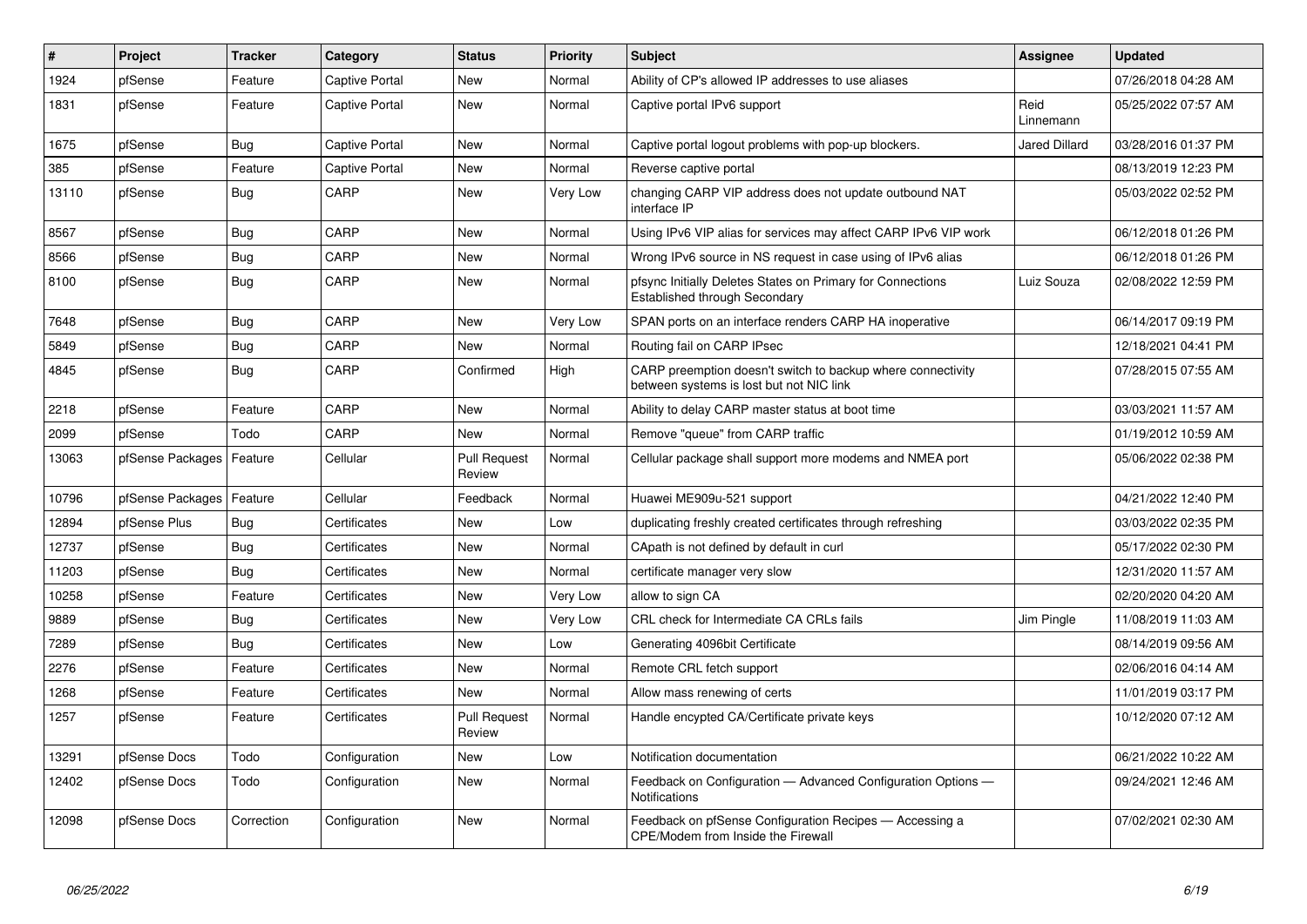| $\#$  | Project          | <b>Tracker</b> | Category                 | <b>Status</b>                 | <b>Priority</b> | Subject                                                                                                               | Assignee              | <b>Updated</b>      |
|-------|------------------|----------------|--------------------------|-------------------------------|-----------------|-----------------------------------------------------------------------------------------------------------------------|-----------------------|---------------------|
| 13288 | pfSense          | <b>Bug</b>     | Configuration<br>Backend | New                           | Normal          | Encode FreeRADIUS Custom Options                                                                                      |                       | 06/20/2022 10:36 AM |
| 13287 | pfSense          | Feature        | Configuration<br>Backend | <b>New</b>                    | Normal          | Encode OpenVPN Custom Options                                                                                         |                       | 06/20/2022 10:33 AM |
| 12483 | pfSense          | Bug            | Configuration<br>Backend | <b>New</b>                    | Normal          | GUI creates inconsistent config.xml                                                                                   |                       | 10/23/2021 06:48 AM |
| 10833 | pfSense          | <b>Bug</b>     | Configuration<br>Backend | <b>New</b>                    | Normal          | unbound exits on configuration error when link status flaps on LAN<br>interface                                       |                       | 08/13/2020 11:53 PM |
| 6398  | pfSense          | <b>Bug</b>     | Configuration<br>Backend | <b>New</b>                    | Normal          | If config cannot be loaded due to corruption or bug, it isn't handled<br>gracefully (just stops)                      |                       | 08/13/2019 01:23 PM |
| 5902  | pfSense          | Todo           | Configuration<br>Backend | New                           | Normal          | Use a common place for default values                                                                                 |                       | 08/13/2019 12:53 PM |
| 3895  | pfSense          | Feature        | Configuration<br>Backend | <b>New</b>                    | Normal          | Timeout for "Apply change"                                                                                            |                       | 01/25/2021 08:07 AM |
| 13268 | pfSense          | Todo           | Console Menu             | Ready To Test                 | Normal          | columns don't align nicely in console with medium-long interface<br>names                                             |                       | 06/12/2022 10:32 PM |
| 13258 | pfSense          | <b>Bug</b>     | Console Menu             | <b>Pull Request</b><br>Review | Low             | secret menu option 100                                                                                                | Jim Pingle            | 06/12/2022 01:44 PM |
| 13249 | pfSense          | Bug            | Console Menu             | <b>New</b>                    | Normal          | Running playback comands multiple times results in PHP error                                                          |                       | 06/06/2022 07:02 AM |
| 7747  | pfSense          | Feature        | Console Menu             | New                           | Normal          | Minor UI Tweak: Make hitting enter on the console (esp via SSH)<br>should not log you out, but simply redraw the menu |                       | 08/01/2017 04:03 PM |
| 6469  | pfSense          | Feature        | Console Menu             | New                           | Normal          | Improve help + self documentation in console PHP shell                                                                |                       | 08/13/2019 01:23 PM |
| 2693  | pfSense          | Feature        | Console Menu             | New                           | Normal          | Allow mapping mapping non-physical interfaces via console                                                             | Mathieu Simon         | 11/27/2012 03:00 PM |
| 11970 | pfSense Packages | Bug            | Coreboot                 | <b>New</b>                    | Normal          | Netgate Firmware Upgrade Doesn't Work on XG-2758                                                                      |                       | 04/21/2022 12:39 PM |
| 13074 | pfSense Plus     | <b>Bug</b>     | Cryptographic<br>Modules | New                           | Normal          | AES-GCM with SafeXcel on Netgate 2100 causes MBUF overload                                                            |                       | 06/12/2022 11:14 AM |
| 12658 | pfSense Packages | Feature        | darkstat                 | <b>New</b>                    | Normal          | Adding prometheus metrics to darkstat                                                                                 |                       | 05/27/2022 09:44 PM |
| 13183 | pfSense Plus     | Regression     | Dashboard                | Feedback                      | High            | ZFS module is loaded on systems without ZFS                                                                           | Christian<br>McDonald | 05/23/2022 10:11 AM |
| 13168 | pfSense          | Feature        | Dashboard                | <b>New</b>                    | Low             | Multiple Dashboard views for a single user                                                                            |                       | 05/16/2022 07:53 AM |
| 13165 | pfSense          | Feature        | Dashboard                | <b>Pull Request</b><br>Review | Normal          | Feat: live update for Services dashboard widget                                                                       |                       | 05/15/2022 01:48 AM |
| 12673 | pfSense          | <b>Bug</b>     | Dashboard                | <b>Pull Request</b><br>Review | Normal          | Firewall Logs Widget fails to update at intervals below 5 seconds.                                                    | Viktor Gurov          | 05/17/2022 02:20 PM |
| 11759 | pfSense          | <b>Bug</b>     | Dashboard                | New                           | Normal          | Traffic graphs on dashboard double upload on pppoe links                                                              |                       | 12/30/2021 04:00 AM |
| 10401 | pfSense          | Feature        | Dashboard                | New                           | Normal          | Request: ability to sort/separate stopped/running Service(s) on<br>Dashboard -> Services Status widget                |                       | 03/31/2020 04:48 PM |
| 10395 | pfSense          | Feature        | Dashboard                | New                           | Low             | Add Dashboard System Information support for more PC Engines<br>APU boards                                            |                       | 02/17/2022 01:02 AM |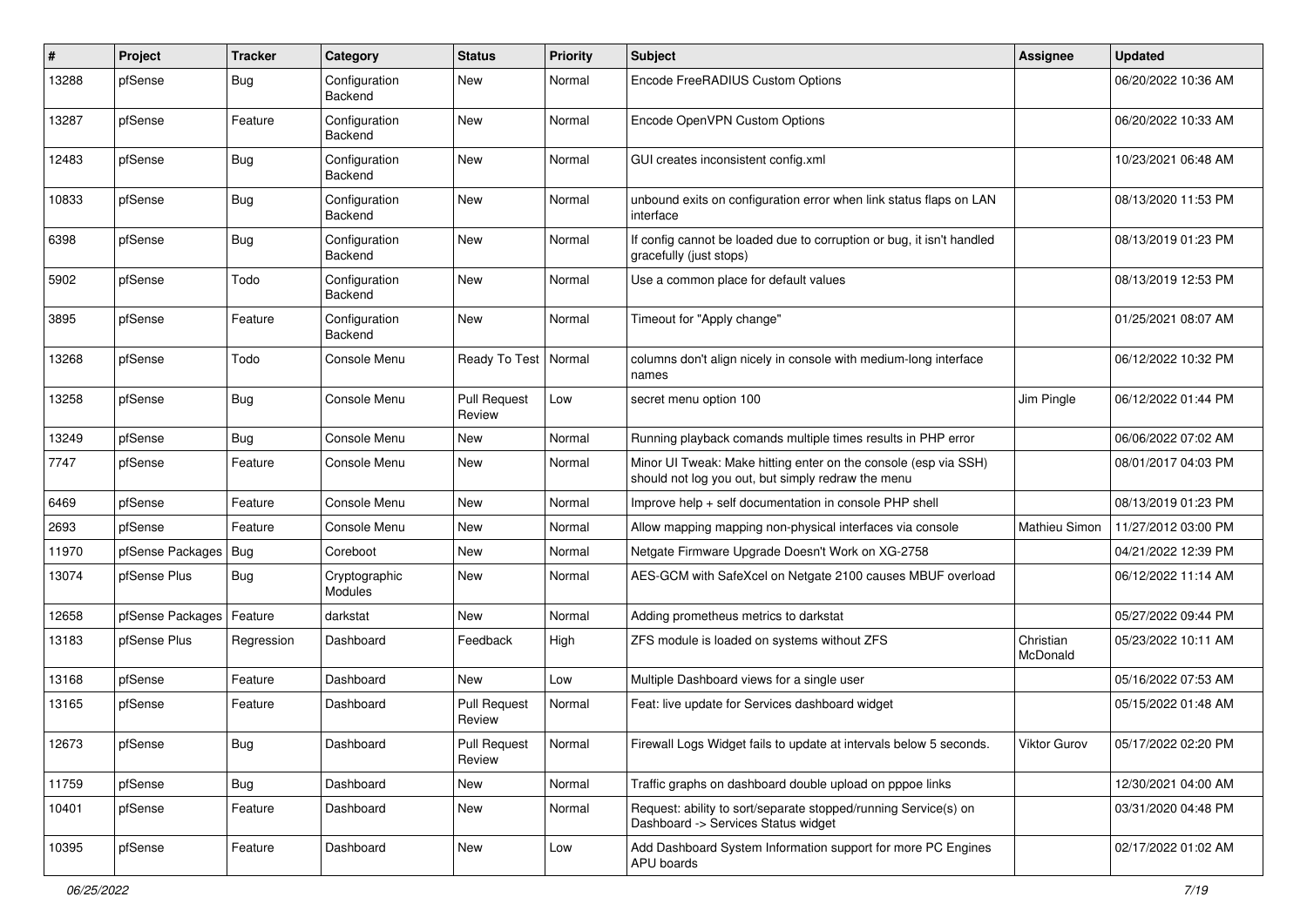| #     | Project      | <b>Tracker</b> | Category        | <b>Status</b> | <b>Priority</b> | <b>Subject</b>                                                                                   | <b>Assignee</b>      | <b>Updated</b>      |
|-------|--------------|----------------|-----------------|---------------|-----------------|--------------------------------------------------------------------------------------------------|----------------------|---------------------|
| 10280 | pfSense      | Feature        | Dashboard       | New           | Low             | DHCP Leases widget                                                                               |                      | 11/07/2020 09:18 PM |
| 9677  | pfSense      | <b>Bug</b>     | Dashboard       | <b>New</b>    | Normal          | Dashboard hangs when widget needs data from a remote host which<br>is down                       |                      | 08/13/2019 09:15 AM |
| 9353  | pfSense      | <b>Bug</b>     | Dashboard       | <b>New</b>    | Low             | PHPSession errors from limited access to dashboard and widgets                                   |                      | 10/06/2020 09:31 AM |
| 8458  | pfSense      | Feature        | Dashboard       | <b>New</b>    | Low             | Allow reordering of interface widget                                                             |                      | 08/14/2019 10:52 AM |
| 8157  | pfSense      | <b>Bug</b>     | Dashboard       | New           | Very Low        | Traffic Graph clutter from time to time                                                          |                      | 12/03/2017 06:40 AM |
| 7974  | pfSense      | Feature        | Dashboard       | New           | Normal          | <b>ZFS RAID Monitor Not available</b>                                                            |                      | 08/20/2019 01:34 PM |
| 7934  | pfSense      | Feature        | Dashboard       | New           | Very Low        | format support phone# for international use                                                      |                      | 10/12/2017 04:38 PM |
| 7857  | pfSense      | <b>Bug</b>     | Dashboard       | <b>New</b>    | Very Low        | Interfaces Widget U/I fails to wrap IPV6 addresses when the string is<br>too wide for the widget |                      | 08/13/2019 09:15 AM |
| 7788  | pfSense      | <b>Bug</b>     | Dashboard       | New           | Low             | Irregular updating of widgets like cpu/uptime on system widget.                                  |                      | 08/21/2019 09:03 AM |
| 7387  | pfSense      | <b>Bug</b>     | Dashboard       | New           | Low             | New Traffic Graph in dashboard resets inverted view to normal view                               | <b>Jared Dillard</b> | 12/11/2021 08:14 PM |
| 7182  | pfSense      | Feature        | Dashboard       | <b>New</b>    | Normal          | Break up System Widget on the Dashboard                                                          |                      | 08/21/2019 08:59 AM |
| 7113  | pfSense      | <b>Bug</b>     | Dashboard       | New           | Normal          | Interface name in Traffic Graphs                                                                 |                      | 12/31/2021 05:40 PM |
| 6390  | pfSense      | Todo           | Dashboard       | New           | Low             | Autoscale from Traffic Graph not correct size (big graphs)                                       |                      | 05/23/2016 01:38 PM |
| 5567  | pfSense      | Feature        | Dashboard       | New           | Low             | CARP status widget does not update in real time                                                  |                      | 08/20/2019 03:33 PM |
| 4646  | pfSense      | Feature        | Dashboard       | <b>New</b>    | Normal          | Recover valuable vertical screen real estate in dashboard                                        |                      | 04/20/2015 07:46 PM |
| 3411  | pfSense      | <b>Bug</b>     | Dashboard       | <b>New</b>    | Low             | Interfaces and statistics dashboard widgets very slow with large<br>numbers of interfaces        |                      | 01/24/2014 02:09 AM |
| 2479  | pfSense      | Feature        | Dashboard       | New           | Normal          | Allow reordering of the traffic graphs on the dashboard                                          |                      | 06/08/2012 04:13 PM |
| 7244  | pfSense      | Feature        | Developer Tools | New           | Normal          | Publish pfsense as a Vagrant Basebox                                                             |                      | 01/29/2019 04:09 AM |
| 1219  | pfSense      | Feature        | Developer Tools | New           | Low             | Ship DTRACE enabled kernels in the images                                                        |                      | 07/26/2017 03:14 AM |
| 11471 | pfSense Docs | Todo           | Development     | New           | Low             | Feedback on Development - Developing Packages                                                    | Jim Pingle           | 02/19/2021 02:52 PM |
| 11071 | pfSense Docs | New Content    | <b>DHCP</b>     | New           | Normal          | Feedback on Services - IPv6 Router Advertisements                                                | Jim Pingle           | 12/08/2020 09:25 AM |
| 8852  | pfSense Docs | Correction     | <b>DHCP</b>     | <b>New</b>    | Normal          | [feedback form] Unclear about "Client Identifier" in a static mapping                            | Jim Pingle           | 09/23/2020 02:30 PM |
| 13273 | pfSense      | <b>Bug</b>     | DHCP (IPv4)     | <b>New</b>    | Normal          | dhclient can use conflicting recorded leases                                                     |                      | 06/14/2022 11:07 AM |
| 13263 | pfSense      | <b>Bug</b>     | DHCP (IPv4)     | New           | Low             | Deleting a static DHCP entry when the related IP is not in the arp<br>table spams the log        |                      | 06/10/2022 11:18 AM |
| 13256 | pfSense      | Feature        | DHCP (IPv4)     | New           | Normal          | Better handling of duplicate IPs in static DHCP assignments                                      |                      | 06/11/2022 04:51 PM |
| 13250 | pfSense      | Todo           | DHCP (IPv4)     | New           | Very Low        | Clean up DHCP Server option language                                                             | Jim Pingle           | 06/06/2022 07:32 AM |
| 13217 | pfSense      | <b>Bug</b>     | DHCP (IPv4)     | New           | Normal          | dhclient using default pid file location which does not exist                                    | Viktor Gurov         | 05/26/2022 08:09 AM |
| 12959 | pfSense      | <b>Bug</b>     | DHCP (IPv4)     | Feedback      | Normal          | dhcplease process wrongly update host file if client-hostname is<br>empty                        |                      | 03/28/2022 10:26 AM |
| 12922 | pfSense      | Bug            | DHCP (IPv4)     | New           | Normal          | Classless static routes received on DHCP WAN can override chosen<br>default gateway              |                      | 03/28/2022 10:08 AM |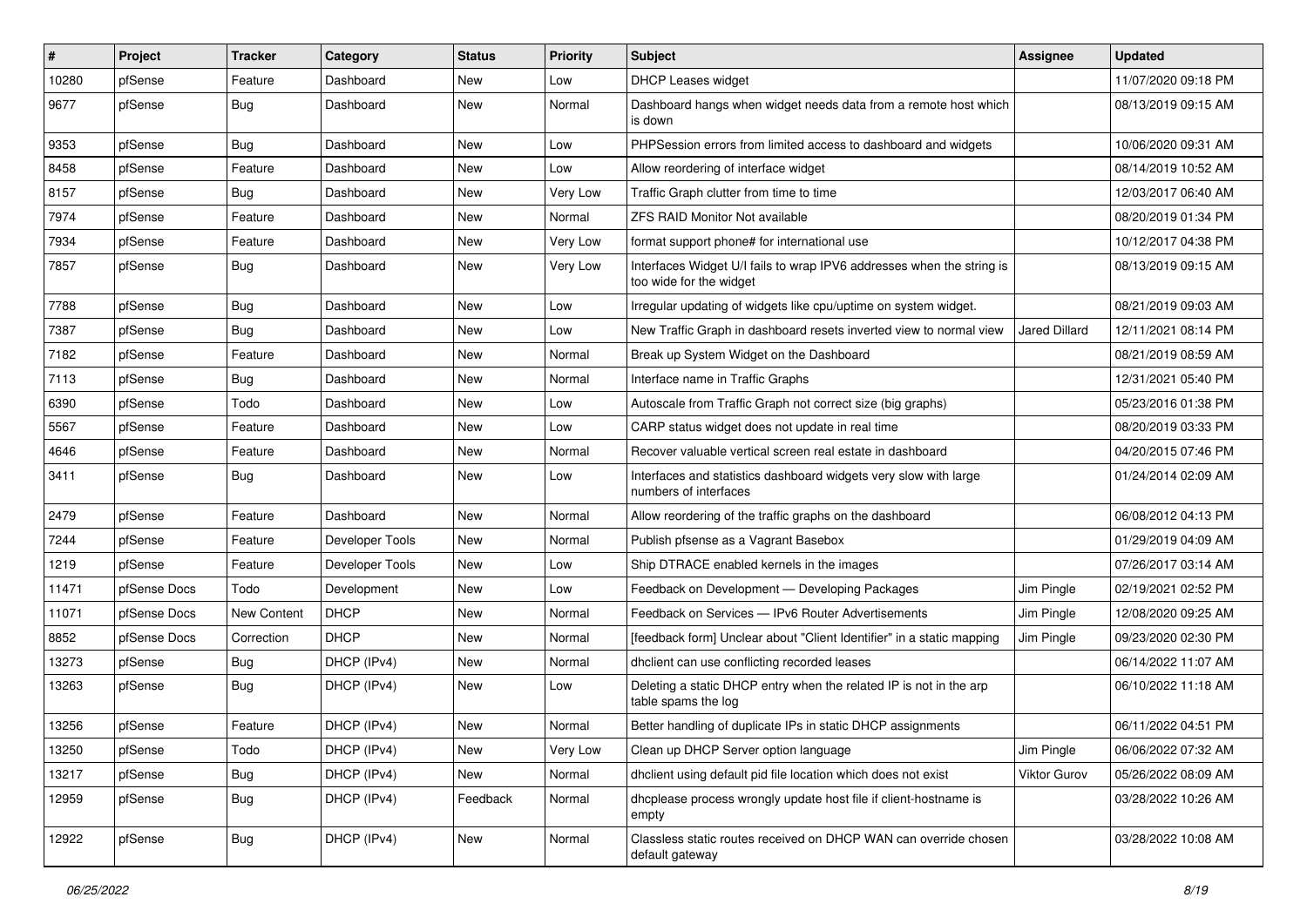| $\vert$ # | Project | <b>Tracker</b> | Category    | <b>Status</b> | <b>Priority</b> | Subject                                                                                            | <b>Assignee</b>      | <b>Updated</b>      |
|-----------|---------|----------------|-------------|---------------|-----------------|----------------------------------------------------------------------------------------------------|----------------------|---------------------|
| 12070     | pfSense | <b>Bug</b>     | DHCP (IPv4) | New           | Low             | VLAN0 for WAN DHCP                                                                                 |                      | 12/23/2021 04:31 PM |
| 12067     | pfSense | Bug            | DHCP (IPv4) | <b>New</b>    | Very Low        | <b>DHCP Monitoring Statistics Error</b>                                                            |                      | 06/21/2021 08:39 AM |
| 11927     | pfSense | Feature        | DHCP (IPv4) | Feedback      | Normal          | Allow DHCP not to serve a gateway - small fix                                                      |                      | 01/03/2022 04:17 PM |
| 11004     | pfSense | Feature        | DHCP (IPv4) | <b>New</b>    | Low             | DHCP reservations with no IP address show entries in DHCP leases                                   |                      | 10/26/2020 07:22 AM |
| 10802     | pfSense | Feature        | DHCP (IPv4) | <b>New</b>    | Very Low        | Seperator for DHCP Static Mapped leases                                                            |                      | 07/31/2020 10:30 AM |
| 10345     | pfSense | Feature        | DHCP (IPv4) | New           | Normal          | DHCP lease distinction between online and offline                                                  |                      | 03/16/2020 07:56 AM |
| 10250     | pfSense | Feature        | DHCP (IPv4) | New           | Very Low        | DHCP lease view by interface                                                                       |                      | 02/11/2020 07:47 AM |
| 9732      | pfSense | Feature        | DHCP (IPv4) | New           | Normal          | System UTC time offset in DHCP Option 2                                                            |                      | 09/06/2019 08:39 PM |
| 9343      | pfSense | Bug            | DHCP (IPv4) | New           | Normal          | diag_arp.php times out with large DHCPD leases table                                               |                      | 08/14/2019 01:19 PM |
| 9130      | pfSense | Feature        | DHCP (IPv4) | <b>New</b>    | Normal          | Request ID [#INC-16195]: DHCP - PXE Boot                                                           |                      | 09/10/2020 01:39 PM |
| 8879      | pfSense | Feature        | DHCP (IPv4) | New           | Very Low        | DHCP options ADD force options                                                                     |                      | 09/07/2018 09:14 AM |
| 8614      | pfSense | Bug            | DHCP (IPv4) | New           | Normal          | Cannot remove Additional BOOTP/DHCP Options                                                        |                      | 08/21/2019 09:15 AM |
| 8330      | pfSense | Feature        | DHCP (IPv4) | <b>New</b>    | Normal          | add options for ddns-local-address statements                                                      |                      | 04/27/2021 12:31 PM |
| 8179      | pfSense | Bug            | DHCP (IPv4) | Feedback      | Normal          | Incorrect reverse DNS zone in DHCP server config for<br>non-octet-aligned subnet mask              | Renato Botelho       | 02/09/2022 11:17 PM |
| 7441      | pfSense | Feature        | DHCP (IPv4) | <b>New</b>    | Low             | Display start/end times for Static Mapping leases on DHCP<br>Leases/DHCPv6 Leases                  |                      | 08/21/2019 10:48 AM |
| 7405      | pfSense | Feature        | DHCP (IPv4) | New           | Normal          | Ability to add dhcp host reservations from "Diagnostics -> ARP table"                              |                      | 10/12/2020 08:22 AM |
| 7172      | pfSense | Bug            | DHCP (IPv4) | New           | Normal          | Sorting by hostname in Services > DHCP Server > LAN should be<br>"natural" (alphanumeric friendly) |                      | 08/20/2019 03:47 PM |
| 6960      | pfSense | Feature        | DHCP (IPv4) | <b>New</b>    | Normal          | Consider replacing ISC DHCP server with KEA DHCP                                                   |                      | 09/24/2020 01:59 PM |
| 6615      | pfSense | Feature        | DHCP (IPv4) | New           | Normal          | new DHCP server option                                                                             |                      | 08/13/2019 01:39 PM |
| 6544      | pfSense | Feature        | DHCP (IPv4) | New           | Very Low        | RFC 3046 DHCP Option 82 support (and RFC 3315/4649/4580 for<br>IPv6                                |                      | 07/13/2020 02:14 AM |
| 6362      | pfSense | Bug            | DHCP (IPv4) | Confirmed     | Normal          | DHCP Client ID not used                                                                            |                      | 07/09/2021 06:30 AM |
| 5080      | pfSense | Feature        | DHCP (IPv4) | New           | Normal          | Settings tab under Services>DHCP Server                                                            |                      | 08/13/2019 12:53 PM |
| 4899      | pfSense | Feature        | DHCP (IPv4) | New           | Normal          | Additional BOOTP/DHCP Options should allow a force option                                          |                      | 01/02/2018 02:24 PM |
| 4451      | pfSense | <b>Bug</b>     | DHCP (IPv4) | New           | Low             | Status DHCP Leases shows double entries for static entries without<br>IP address                   | <b>Phillip Davis</b> | 05/21/2022 04:55 PM |
| 4061      | pfSense | Bug            | DHCP (IPv4) | Confirmed     | Normal          | dhcpd doesn't send client-hostname to peer, breaking DHCP lease<br>registrations w/HA              |                      | 02/24/2017 08:58 PM |
| 3771      | pfSense | <b>Bug</b>     | DHCP (IPv4) | New           | Normal          | Webinterface and dhcpdcrashes with 500+ static leases                                              |                      | 08/21/2019 09:26 AM |
| 3534      | pfSense | Feature        | DHCP (IPv4) | New           | Normal          | DDNS using arbitrary zone primary                                                                  |                      | 07/08/2014 11:40 AM |
| 3404      | pfSense | <b>Bug</b>     | DHCP (IPv4) | New           | Normal          | DHCP Server Fails to Start on Interfaces that are Slow to Come<br>Online During Boot               |                      | 02/11/2014 05:09 PM |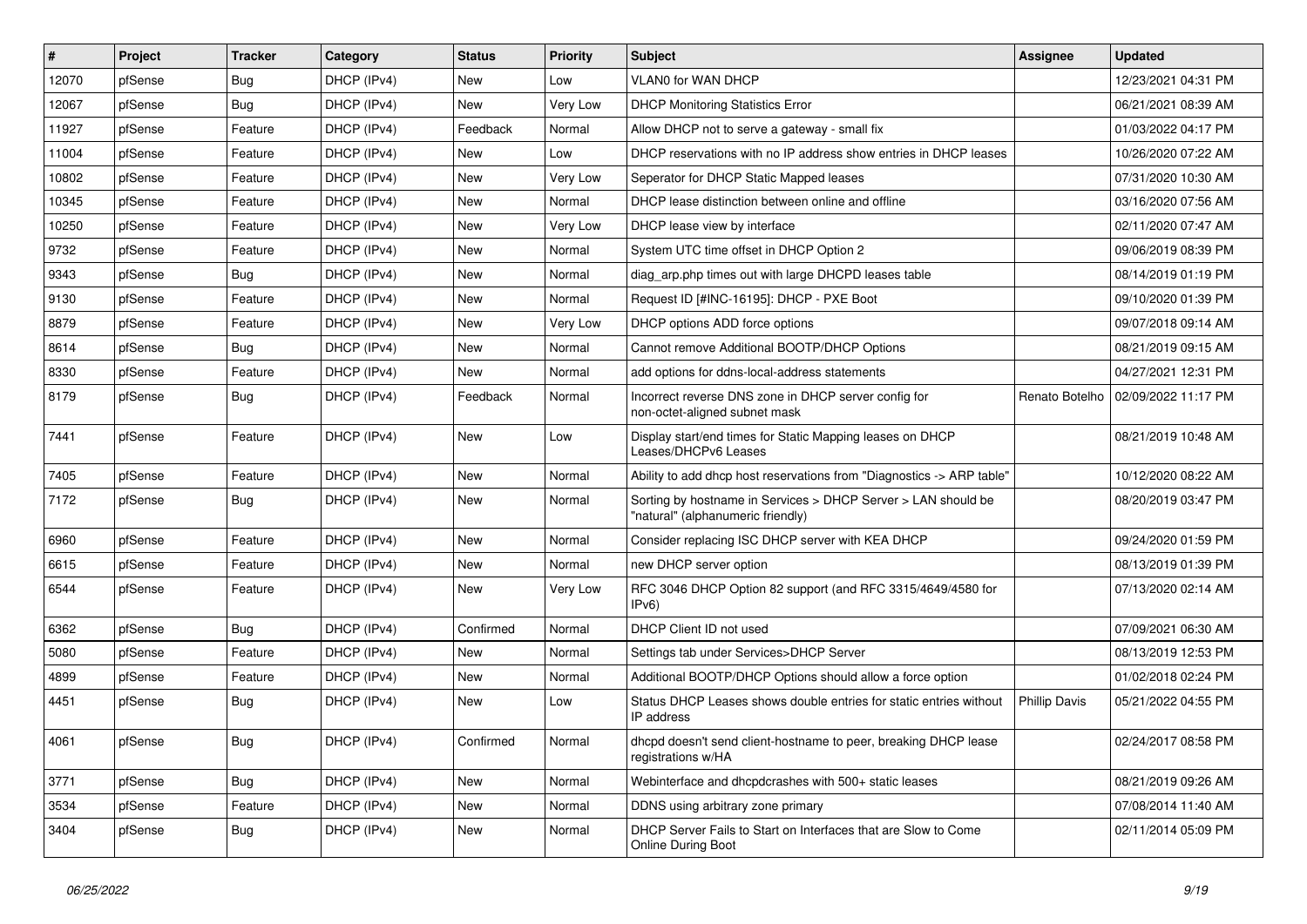| $\vert$ # | Project | <b>Tracker</b> | Category          | <b>Status</b> | <b>Priority</b> | Subject                                                                                                                            | <b>Assignee</b>    | <b>Updated</b>      |
|-----------|---------|----------------|-------------------|---------------|-----------------|------------------------------------------------------------------------------------------------------------------------------------|--------------------|---------------------|
| 2983      | pfSense | Feature        | DHCP (IPv4)       | New           | Normal          | DHCPD: Add vendor-class-identifier and MAC-OIDs                                                                                    |                    | 05/29/2020 09:24 PM |
| 2774      | pfSense | Feature        | DHCP (IPv4)       | <b>New</b>    | Normal          | Extend DHCP Pools code to allow using different subnets                                                                            |                    | 08/19/2019 10:27 AM |
| 2323      | pfSense | Feature        | DHCP (IPv4)       | New           | Low             | GUI doesn't allow to configure DHCP server to serve IP addresses<br>belonging to subnets wich are not associated with an interface |                    | 08/19/2019 10:27 AM |
| 13296     | pfSense | Feature        | DHCP (IPv6)       | <b>New</b>    | Normal          | Add support for DHCP6 OPTION_PD_EXCLUDE (RFC 6603)                                                                                 |                    | 06/24/2022 10:10 PM |
| 13253     | pfSense | Bug            | DHCP (IPv6)       | <b>New</b>    | Normal          | dhcp6c" is not restarted when applying settings when multiple<br>WANs are configured for DHCP6                                     |                    | 06/06/2022 02:58 PM |
| 13248     | pfSense | Regression     | DHCP (IPv6)       | <b>New</b>    | Normal          | IPv6 Router Advertisements runs when config.xml does not contain<br>an entry for the interface                                     |                    | 06/05/2022 07:44 PM |
| 13237     | pfSense | <b>Bug</b>     | DHCP (IPv6)       | <b>New</b>    | Normal          | dhcp6c script cannot be executed safely                                                                                            |                    | 06/01/2022 11:20 AM |
| 12947     | pfSense | <b>Bug</b>     | DHCP (IPv6)       | New           | Normal          | DHCP6 client does not take any action if the interface IPv6 address<br>changes during renewal                                      |                    | 06/19/2022 09:34 PM |
| 12823     | pfSense | Bug            | DHCP (IPv6)       | New           | Normal          | Multiple DHCP6 WAN connections PPPoE interface 'defached'<br>status                                                                |                    | 02/18/2022 05:39 AM |
| 12581     | pfSense | Regression     | DHCP (IPv6)       | <b>New</b>    | Normal          | CARP IPv6 assigned address does not get advertised to endpoints<br>with RADV                                                       |                    | 12/16/2021 02:34 PM |
| 10822     | pfSense | Bug            | DHCP (IPv6)       | <b>New</b>    | Normal          | Deprecated IPv6 prefix won't be announced as deprecated to clients                                                                 |                    | 08/10/2020 09:23 AM |
| 10714     | pfSense | Bug            | DHCP (IPv6)       | New           | Normal          | radvd only gives out the prefix of the "first" IPv6 address of an<br>interface                                                     |                    | 10/06/2020 01:03 PM |
| 9575      | pfSense | Feature        | DHCP (IPv6)       | <b>New</b>    | <b>Very Low</b> | RFC 7078 - Distributing Address Selection Policy Using DHCPv6                                                                      |                    | 08/14/2019 02:39 PM |
| 9536      | pfSense | Feature        | DHCP (IPv6)       | <b>New</b>    | Normal          | Support dynamic prefix in DHCPv6 Server                                                                                            |                    | 05/25/2022 04:27 AM |
| 9136      | pfSense | <b>Bug</b>     | DHCP (IPv6)       | <b>New</b>    | High            | IPv6 Tracking Interfaces Lose IPv6 Address in Certain Cases                                                                        |                    | 04/21/2022 12:39 PM |
| 7821      | pfSense | <b>Bug</b>     | DHCP (IPv6)       | <b>New</b>    | Normal          | GIF does not support broadcast                                                                                                     |                    | 08/29/2017 10:50 AM |
| 7734      | pfSense | <b>Bug</b>     | DHCP (IPv6)       | <b>New</b>    | Normal          | Using opton ia pd0 does not renew prefix and prefix get dropped                                                                    |                    | 07/31/2017 03:46 AM |
| 7138      | pfSense | <b>Bug</b>     | DHCP (IPv6)       | Assigned      | Normal          | Pfsense wide dhcpv6 client doesn't recognise ifid statement                                                                        |                    | 04/21/2022 12:39 PM |
| 6873      | pfSense | Bug            | DHCP (IPv6)       | New           | Low             | radvd - Too many addresses in RDNSS section when previously<br>using DHCPv6                                                        | Dominic<br>McKeown | 06/06/2018 10:45 AM |
| 6691      | pfSense | Bug            | DHCP (IPv6)       | <b>New</b>    | Normal          | dhcp6c quits after only two tries if no response was received                                                                      |                    | 12/07/2020 04:25 PM |
| 6283      | pfSense | Feature        | DHCP (IPv6)       | <b>New</b>    | Normal          | Register DHCPv6 leases with DNS resolver                                                                                           |                    | 08/21/2019 10:48 AM |
| 6051      | pfSense | Bug            | DHCP (IPv6)       | <b>New</b>    | Normal          | DHCPv6 Client Failure for additional WAN Address causes<br>2-seconds-service-restart-loop                                          |                    | 12/03/2020 01:08 AM |
| 5950      | pfSense | Feature        | DHCP (IPv6)       | New           | Normal          | DHCPv6 Server support for PD of PD-obtained networks                                                                               |                    | 03/04/2016 03:04 AM |
| 3185      | pfSense | Feature        | DHCP (IPv6)       | New           | Normal          | Accommodate a DHCPv6 failover-like mechanism                                                                                       |                    | 11/24/2017 10:44 AM |
| 12508     | pfSense | <b>Bug</b>     | <b>DHCP Relay</b> | New           | Normal          | DHCP Relay over VPN                                                                                                                |                    | 11/06/2021 11:25 AM |
| 12120     | pfSense | Feature        | <b>DHCP Relay</b> | New           | Normal          | Permit several sets of destination DHCP servers in DHCP relay                                                                      |                    | 07/11/2021 05:41 PM |
| 11149     | pfSense | Bug            | <b>DHCP Relay</b> | New           | Normal          | DHCP relay won't start with DHCP server behind gateway                                                                             |                    | 03/22/2021 05:13 AM |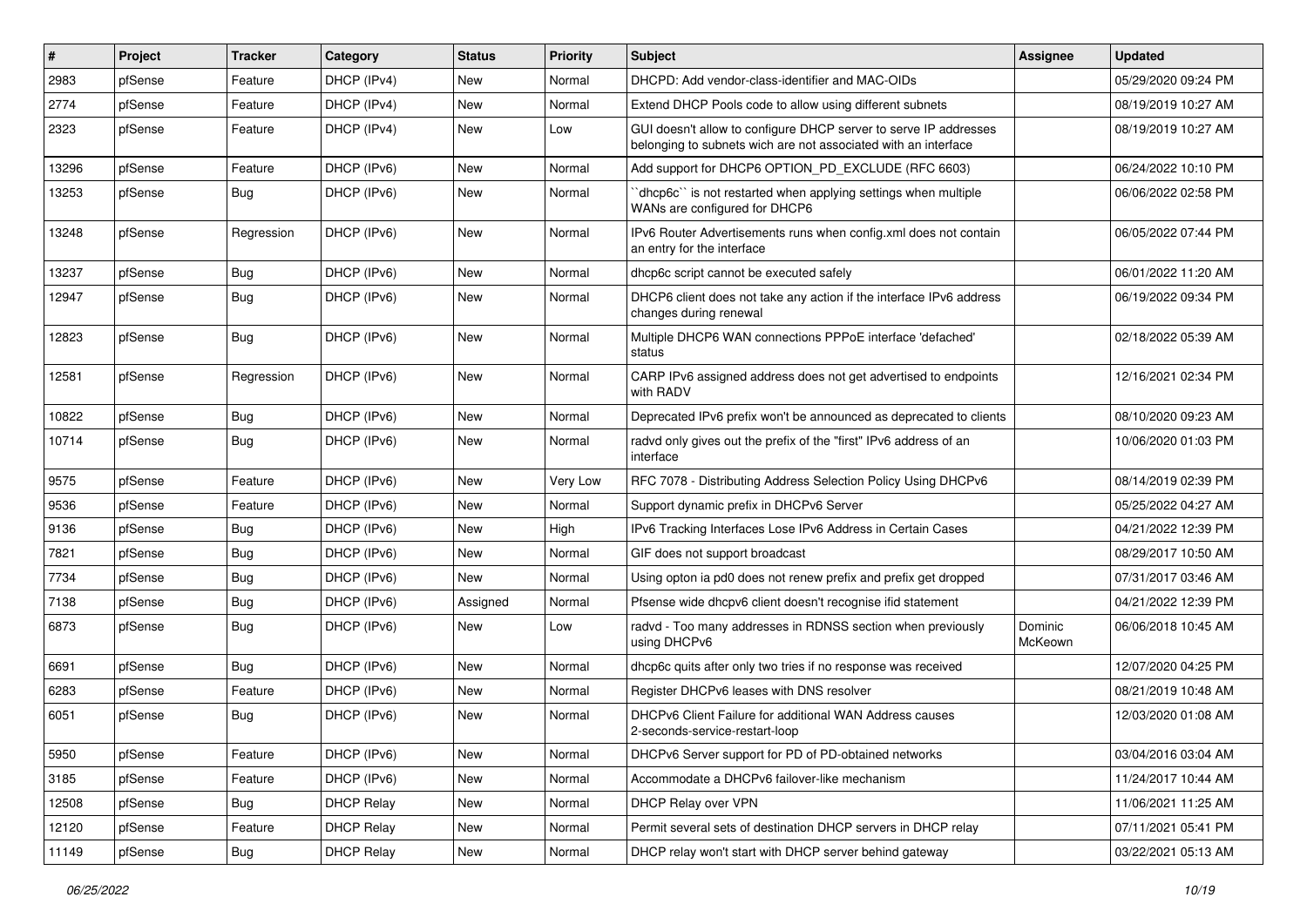| $\pmb{\#}$ | Project      | <b>Tracker</b> | Category             | <b>Status</b>                 | <b>Priority</b> | Subject                                                                                    | <b>Assignee</b> | <b>Updated</b>      |
|------------|--------------|----------------|----------------------|-------------------------------|-----------------|--------------------------------------------------------------------------------------------|-----------------|---------------------|
| 10904      | pfSense      | Feature        | <b>DHCP Relay</b>    | <b>Pull Request</b><br>Review | Normal          | Support vti interfaces in dhcrelay                                                         | Luiz Souza      | 10/12/2020 07:35 AM |
| 10715      | pfSense      | Bug            | <b>DHCP Relay</b>    | New                           | Normal          | DHCPv6 relay always uses the "first" IPv6 address of an interface                          |                 | 06/29/2020 05:01 AM |
| 9680       | pfSense      | Feature        | <b>DHCP Relay</b>    | New                           | Normal          | Seperate DHCP Server and relay per interface                                               |                 | 02/27/2020 10:47 AM |
| 4680       | pfSense      | Bug            | <b>DHCP Relay</b>    | New                           | Normal          | DHCP relay does not work with DHCP server on other end of<br>OpenVPN tunnel                |                 | 05/05/2015 06:55 PM |
| 12791      | pfSense Docs | New Content    | Diagnostics          | New                           | Normal          | Diagnostic Information for Support (pfSense)                                               |                 | 02/13/2022 08:49 PM |
| 12757      | pfSense      | Bug            | Diagnostics          | <b>Pull Request</b><br>Review | Very Low        | Clean up /etc/inc/filter.inc use of pfctl -F                                               |                 | 05/17/2022 02:18 PM |
| 12343      | pfSense      | Feature        | Diagnostics          | New                           | Low             | Real time traffic monitoring                                                               |                 | 09/06/2021 01:26 PM |
| 11856      | pfSense      | Feature        | Diagnostics          | New                           | Normal          | Replace/add Alias or DNS names for known LAN addresses in the<br>State table               |                 | 04/27/2021 08:01 AM |
| 9718       | pfSense      | Feature        | Diagnostics          | <b>New</b>                    | Low             | Make diag_states_summary table sortable                                                    |                 | 10/06/2020 09:12 AM |
| 7848       | pfSense      | <b>Bug</b>     | Diagnostics          | New                           | Low             | NDP Table Sort by Expiration Error                                                         |                 | 08/26/2019 02:56 PM |
| 7590       | pfSense      | <b>Bug</b>     | Diagnostics          | New                           | Normal          | diag edit do not save when nothing to sae (in directory browse view)                       |                 | 05/20/2017 05:04 PM |
| 7589       | pfSense      | <b>Bug</b>     | Diagnostics          | <b>New</b>                    | Normal          | diag_edit.php old print_info_box                                                           |                 | 05/20/2017 05:02 PM |
| 7459       | pfSense      | Feature        | Diagnostics          | <b>New</b>                    | Low             | "Refresh" button for Diagnostics/Tables display                                            |                 | 08/21/2019 09:27 AM |
| 7442       | pfSense      | Feature        | Diagnostics          | New                           | Low             | Suggestions for Diagnostics / ARP Table and Diagnostics / NDP<br>Table                     |                 | 08/21/2019 09:27 AM |
| 6804       | pfSense      | Feature        | Diagnostics          | <b>New</b>                    | Very Low        | Add row counter into Diagnostics -> Edit File                                              |                 | 08/20/2019 03:44 PM |
| 5556       | pfSense      | Feature        | Diagnostics          | New                           | Normal          | No error when downloading non-existing file on Diagnostics/Execute                         |                 | 08/20/2019 03:43 PM |
| 4914       | pfSense      | Feature        | Diagnostics          | New                           | Low             | Packet Capture Settings                                                                    |                 | 08/20/2019 08:51 AM |
| 4456       | pfSense      | Feature        | Diagnostics          | New                           | Normal          | Packet capture additional filtering options                                                |                 | 08/20/2019 03:30 PM |
| 3796       | pfSense      | <b>Bug</b>     | Diagnostics          | Confirmed                     | Normal          | States summary fails and is very slow with large state tables                              |                 | 12/11/2021 08:03 PM |
| 1656       | pfSense      | Feature        | Diagnostics          | <b>New</b>                    | Normal          | Teach pfctl to kill states by port number                                                  |                 | 08/21/2019 09:55 AM |
| 12883      | pfSense Docs | Todo           | <b>DNS</b>           | <b>New</b>                    | Normal          | Feedback on Services - DNS Resolver - Host Overrides                                       |                 | 02/28/2022 07:54 PM |
| 12139      | pfSense      | Feature        | <b>DNS Forwarder</b> | New                           | Normal          | Add support in for specifying a DNSMASQ configuration file                                 |                 | 07/16/2021 09:45 PM |
| 7329       | pfSense      | <b>Bug</b>     | <b>DNS Forwarder</b> | New                           | Low             | <b>DHCP Not Updating DNS</b>                                                               |                 | 01/21/2022 09:16 PM |
| 2410       | pfSense      | Feature        | <b>DNS Forwarder</b> | <b>New</b>                    | Normal          | Support name based aliasing via CNAMEs or some other<br>mechanism.                         |                 | 12/11/2012 09:56 PM |
| 13254      | pfSense      | Bug            | <b>DNS Resolver</b>  | New                           | Normal          | DNS resolver does not update "unbound.conf" file during link down<br>events                |                 | 06/08/2022 07:55 AM |
| 12612      | pfSense      | Bug            | <b>DNS Resolver</b>  | New                           | Normal          | DNS Resolver is restarted during every "rc.newwanip" event                                 |                 | 06/03/2022 07:13 AM |
| 12551      | pfSense      | Feature        | <b>DNS Resolver</b>  | New                           | Low             | Add ability to set DNS resolver search domain list                                         |                 | 12/01/2021 11:18 AM |
| 11921      | pfSense      | Feature        | <b>DNS Resolver</b>  | New                           | Very Low        | Feature Request: Compile unbound with EDNS Client Subnet (ECS)<br>module (--enable-subnet) |                 | 05/14/2021 07:29 AM |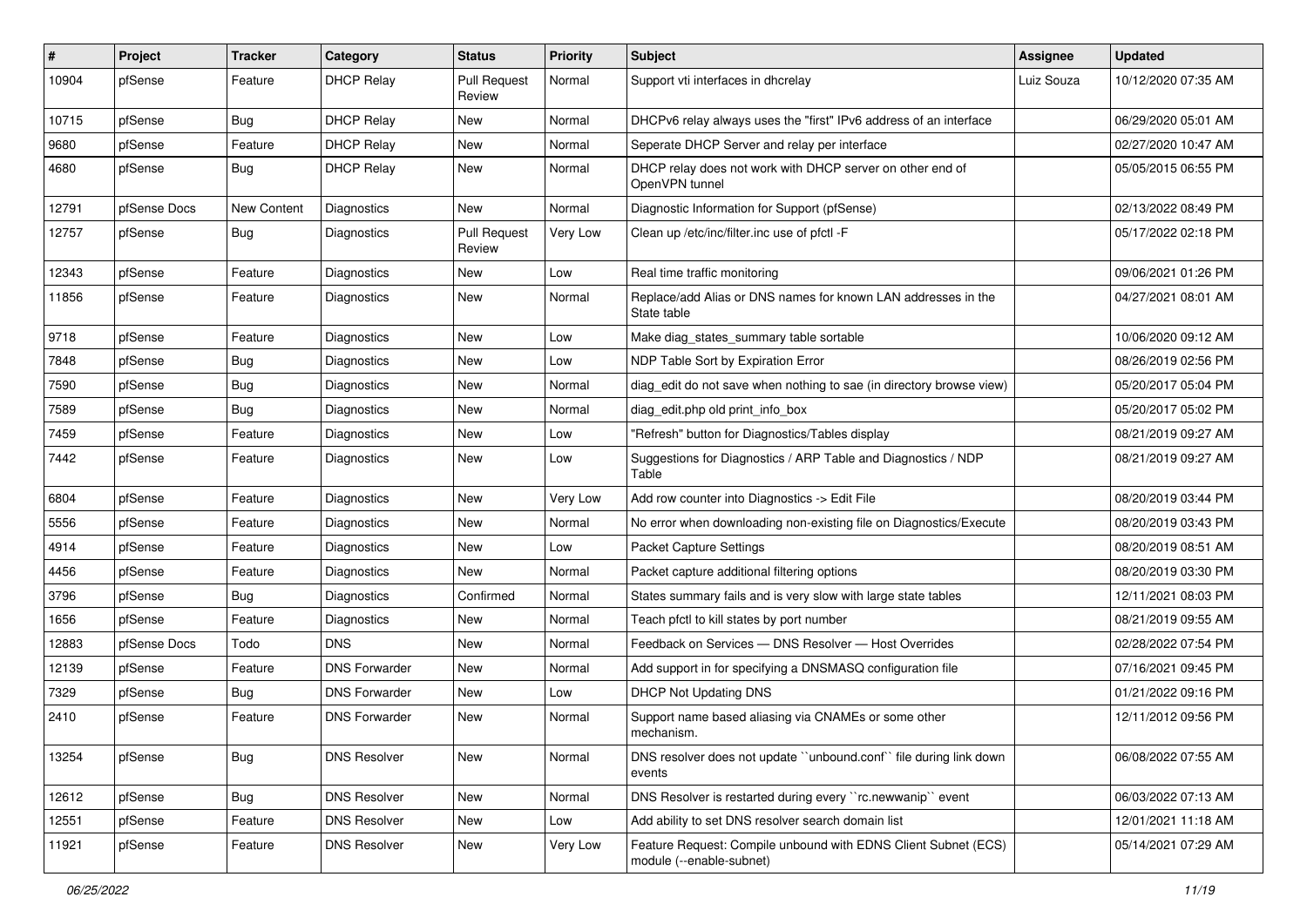| $\vert$ # | Project | <b>Tracker</b> | Category            | <b>Status</b>                 | Priority | <b>Subject</b>                                                                                                                | Assignee                       | <b>Updated</b>      |
|-----------|---------|----------------|---------------------|-------------------------------|----------|-------------------------------------------------------------------------------------------------------------------------------|--------------------------------|---------------------|
| 10624     | pfSense | Bug            | <b>DNS Resolver</b> | <b>New</b>                    | Normal   | Unbound configuration memory leak with python module $+$ register<br>DHCP leases active                                       |                                | 02/26/2021 10:27 AM |
| 10342     | pfSense | <b>Bug</b>     | <b>DNS Resolver</b> | <b>New</b>                    | Normal   | Unbound domain overrides stop resolving periodically. They only<br>resume after the service has been restarted.               |                                | 03/13/2020 10:35 AM |
| 10143     | pfSense | Bug            | <b>DNS Resolver</b> | <b>New</b>                    | Normal   | System hostname DNS entry is assigned to the wrong IP on<br>multi-wan setups                                                  |                                | 12/31/2019 02:33 PM |
| 9654      | pfSense | Bug            | <b>DNS Resolver</b> | <b>New</b>                    | Normal   | After reboot, the DNS resolver must be restarted before it will<br>advertise the ipv6 DNS address of the router.              |                                | 11/20/2020 03:12 AM |
| 9436      | pfSense | Feature        | <b>DNS Resolver</b> | <b>New</b>                    | Normal   | Unbound: enable dnstap support                                                                                                |                                | 03/27/2019 07:54 PM |
| 9037      | pfSense | <b>Bug</b>     | <b>DNS Resolver</b> | <b>New</b>                    | Normal   | Unbound not logging to syslog after reboot                                                                                    |                                | 10/12/2018 05:09 AM |
| 8236      | pfSense | Feature        | <b>DNS Resolver</b> | New                           | Normal   | Ability to configure "forward-first" and "forward-host" options for more<br>robust domain overrides in DNS Resolver           |                                | 12/26/2017 01:26 AM |
| 7852      | pfSense | Feature        | <b>DNS Resolver</b> | <b>New</b>                    | Normal   | Add views support to Unbound GUI                                                                                              |                                | 09/11/2017 12:26 PM |
| 7495      | pfSense | Feature        | <b>DNS Resolver</b> | New                           | Low      | Ability to set TTL for local for Unbound host overrides and dhcp<br>leases                                                    |                                | 03/06/2018 09:46 AM |
| 7152      | pfSense | <b>Bug</b>     | <b>DNS Resolver</b> | <b>New</b>                    | Normal   | Unbound / DNS Resolver issue if "Register DHCP static mappings in<br>the DNS Resolver" set before wildcard DNS custom options |                                | 12/18/2021 04:59 PM |
| 7096      | pfSense | Bug            | <b>DNS Resolver</b> | Feedback                      | Normal   | Unbound fails to start on boot if specific network devices are<br>configured in the "Network Interfaces"                      |                                | 11/22/2021 08:59 AM |
| 6430      | pfSense | Bug            | <b>DNS Resolver</b> | Confirmed                     | Low      | pfsense should sanity-check hostnames when copying from<br>dhcpd.leases to /etc/hosts                                         |                                | 08/13/2019 01:23 PM |
| 6103      | pfSense | Feature        | <b>DNS Resolver</b> | New                           | Normal   | DNS Resolver Outgoing Interfaces should be able to use Gateway<br>Groups                                                      |                                | 10/21/2019 08:02 AM |
| 5413      | pfSense | Bug            | <b>DNS Resolver</b> | Confirmed                     | High     | Incorrect Handling of Unbound Resolver [service restarts, cache<br>loss, DNS service interruption]                            |                                | 06/19/2022 11:11 PM |
| 4798      | pfSense | Feature        | <b>DNS Resolver</b> | <b>New</b>                    | Normal   | Make host and domain overrides available to both DNS Resolver<br>and DNS Forwarder                                            |                                | 06/29/2015 02:14 AM |
| 1819      | pfSense | <b>Bug</b>     | <b>DNS Resolver</b> | <b>New</b>                    | Normal   | DNS Resolver Not Registering DHCP Server Specified Domain<br>Name                                                             | Luiz Souza                     | 04/28/2022 01:53 PM |
| 13298     | pfSense | Bug            | Dynamic DNS         | <b>Pull Request</b><br>Review | Normal   | Dynv6 does not check response code when updating                                                                              | <b>Tiago Beling</b><br>d'Avila | 06/24/2022 07:47 AM |
| 13167     | pfSense | Bug            | Dynamic DNS         | <b>New</b>                    | Normal   | phpDynDNS: DigitalOcean ddns update fails (bad request, invalid<br>character '-' in request_id)                               |                                | 06/16/2022 09:30 PM |
| 12877     | pfSense | Bug            | Dynamic DNS         | Feedback                      | Normal   | Cloudflare DynDNS fails to update more than two addresses                                                                     |                                | 05/29/2022 06:56 PM |
| 12848     | pfSense | Feature        | Dynamic DNS         | <b>New</b>                    | Normal   | Evaluation of the DynDNS "Result Match" string                                                                                |                                | 02/22/2022 02:01 AM |
| 12602     | pfSense | Feature        | Dynamic DNS         | <b>New</b>                    | Normal   | DHCPv6 should allow DDNS Client updates for hosts                                                                             |                                | 12/15/2021 11:00 AM |
| 12495     | pfSense | Feature        | Dynamic DNS         | <b>Pull Request</b><br>Review | Normal   | DynDNS: add deSEC IPv4&v6 simultaneos update                                                                                  | <b>Lukas Wiest</b>             | 11/01/2021 08:53 AM |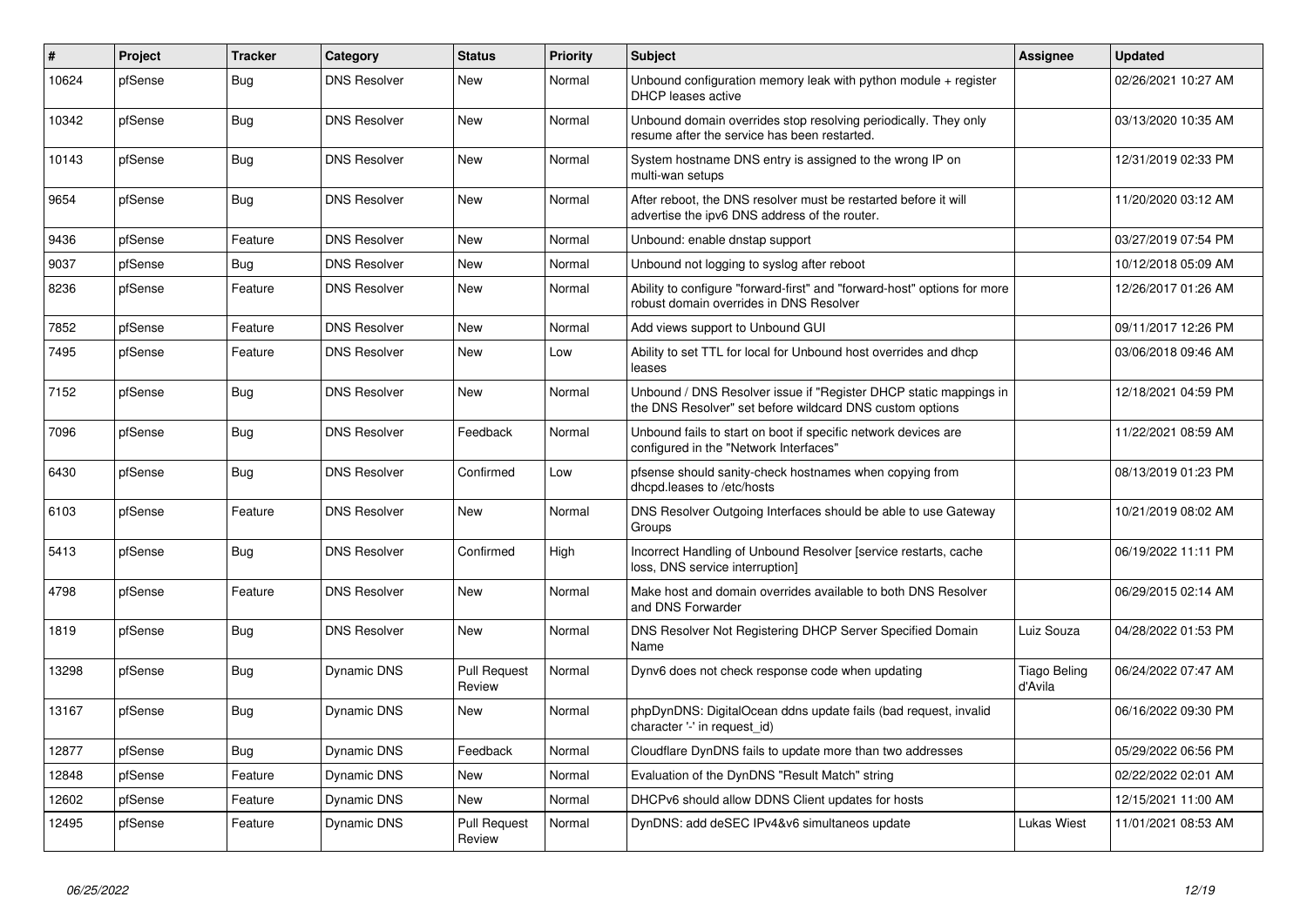| $\overline{\boldsymbol{H}}$ | Project                | <b>Tracker</b> | Category              | <b>Status</b>                 | <b>Priority</b> | <b>Subject</b>                                                                                          | Assignee            | <b>Updated</b>      |
|-----------------------------|------------------------|----------------|-----------------------|-------------------------------|-----------------|---------------------------------------------------------------------------------------------------------|---------------------|---------------------|
| 12494                       | pfSense                | Feature        | Dynamic DNS           | <b>Pull Request</b><br>Review | Normal          | DynDNS: make simultaneous update of IP and LegacyIP possible                                            | Lukas Wiest         | 11/01/2021 08:52 AM |
| 12063                       | pfSense Docs           | Todo           | Dynamic DNS           | New                           | Normal          | Feedback on Services — Dynamic DNS — Configuring RFC 2136<br>Dynamic DNS updates                        |                     | 06/18/2021 06:24 PM |
| 11177                       | pfSense                | <b>Bug</b>     | Dynamic DNS           | <b>New</b>                    | Normal          | DDNSv6 not using Check IP Services                                                                      |                     | 12/21/2020 05:02 AM |
| 11147                       | pfSense                | Bug            | Dynamic DNS           | New                           | Normal          | Domeneshop DynDNS IPv4 and IPv6                                                                         |                     | 12/09/2020 11:47 PM |
| 11084                       | pfSense                | Feature        | <b>Dynamic DNS</b>    | New                           | Normal          | Dynamic DNS include option to specify virtual IP addresses                                              |                     | 11/19/2020 01:26 PM |
| 10962                       | pfSense                | Feature        | Dynamic DNS           | <b>New</b>                    | Normal          | Add Cpanel support for Dynamic DNS Clients                                                              |                     | 12/28/2020 01:56 PM |
| 10000                       | pfSense                | <b>Bug</b>     | Dynamic DNS           | New                           | Normal          | Azure Dynamic DNS A and AAAA Records for Apex Zone                                                      |                     | 03/31/2020 09:03 AM |
| 9805                        | pfSense                | Bug            | Dynamic DNS           | New                           | Normal          | dynDNS cloudflare multiple entries                                                                      |                     | 10/02/2019 04:51 PM |
| 9664                        | pfSense                | Bug            | <b>Dynamic DNS</b>    | New                           | Normal          | DynDNS and Dual-wan problem with CloudFlare (works with No-Ip)                                          |                     | 08/03/2019 10:00 AM |
| 9504                        | pfSense                | Bug            | Dynamic DNS           | <b>New</b>                    | Normal          | Multiple Dynamic DNS update notifications for the same interface,<br>not differentiated by the hostname |                     | 05/07/2019 07:46 AM |
| 9063                        | pfSense                | Feature        | Dynamic DNS           | <b>New</b>                    | Normal          | Allow dynamic DNS client entry to specify which Check IP service to<br>use                              |                     | 10/24/2018 11:53 AM |
| 8500                        | pfSense                | Bug            | Dynamic DNS           | <b>New</b>                    | Low             | Incorrect categorization of status/info messages from phpDynDNS                                         |                     | 08/16/2019 12:50 PM |
| 8432                        | pfSense                | <b>Bug</b>     | Dynamic DNS           | New                           | Normal          | Dynamic DNS Client gives an error that it can't find IPv6 address<br>when WAN interface is a LAGG       |                     | 09/17/2020 05:23 AM |
| 8406                        | pfSense                | <b>Bug</b>     | Dynamic DNS           | <b>New</b>                    | Normal          | DDNS IPV6 Cloudflare Client does not detect PPOE address                                                |                     | 03/31/2018 11:56 AM |
| 7718                        | pfSense                | Feature        | Dynamic DNS           | New                           | Very Low        | Hostname for Custom DynDNS Updater.                                                                     |                     | 07/24/2017 10:05 AM |
| 7418                        | pfSense                | Feature        | Dynamic DNS           | New                           | Normal          | Dynamic dns should be sorted interface name                                                             |                     | 08/21/2019 08:58 AM |
| 7292                        | pfSense                | Feature        | Dynamic DNS           | <b>New</b>                    | Normal          | DynamicDNS configuration does not sync to HA secondary                                                  |                     | 02/21/2017 04:56 PM |
| 11235                       | pfSense Packages       | <b>Bug</b>     | Filer                 | New                           | Normal          | Filer run script when "state" unchanged                                                                 |                     | 01/08/2021 07:24 AM |
| 11180                       | pfSense Packages   Bug |                | Filer                 | Feedback                      | Normal          | Filer run action for files on sync that wan't been modified                                             | <b>Viktor Gurov</b> | 01/08/2021 07:27 AM |
| 11178                       | pfSense Packages       | Feature        | Filer                 | New                           | Normal          | Filer do not ask what to do with previous filename                                                      |                     | 12/31/2020 02:45 AM |
| 10426                       | pfSense Packages       | <b>Bug</b>     | Filer                 | Feedback                      | Normal          | Filer must validate that File name is uniq                                                              |                     | 04/20/2022 11:02 AM |
| 13067                       | pfSense                | Bug            | <b>FilterDNS</b>      | New                           | Normal          | filterdns resolve interval is twice the intended value                                                  |                     | 04/17/2022 07:45 PM |
| 13020                       | pfSense Docs           | Todo           | Firewall Rules        | New                           | Normal          | easyrule command documentation should document permissible<br>wildcards                                 | Jim Pingle          | 04/04/2022 08:01 AM |
| 12770                       | pfSense Docs           | Todo           | <b>Firewall Rules</b> | <b>New</b>                    | Normal          | Feedback on Firewall - Configuring firewall rules                                                       |                     | 02/07/2022 07:43 PM |
| 12268                       | pfSense Docs           | Todo           | <b>Firewall Rules</b> | <b>New</b>                    | Normal          | Feedback on Firewall - Aliases                                                                          |                     | 08/17/2021 12:55 AM |
| 9685                        | pfSense Docs           | Correction     | <b>Firewall Rules</b> | <b>New</b>                    | Normal          | Feedback on Firewall - Floating Rules                                                                   | Jim Pingle          | 09/23/2020 02:57 PM |
| 12740                       | pfSense                | Bug            | FreeBSD               | Incomplete                    | Normal          | panic: esp input cb: Unexpected address family                                                          |                     | 01/27/2022 01:19 PM |
| 11352                       | pfSense                | Bug            | FreeBSD               | <b>New</b>                    | Low             | CTF types > 2^15 in the pfSense kernel config results in DTrace<br>failing                              | Scott Long          | 03/17/2021 02:52 AM |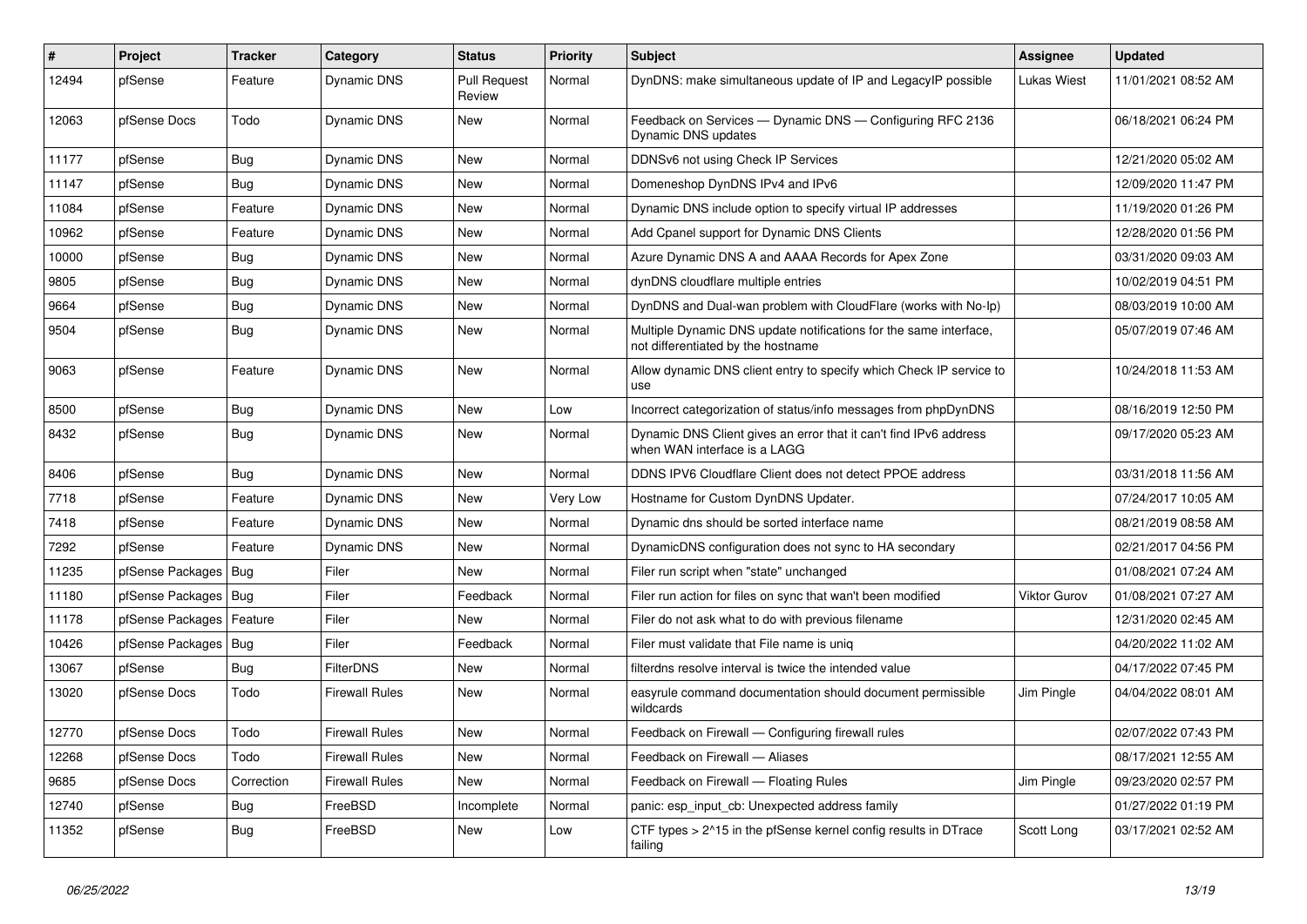| $\sharp$ | Project                    | Tracker    | Category   | <b>Status</b> | <b>Priority</b> | Subject                                                                                                                                                                 | Assignee            | <b>Updated</b>      |
|----------|----------------------------|------------|------------|---------------|-----------------|-------------------------------------------------------------------------------------------------------------------------------------------------------------------------|---------------------|---------------------|
| 11184    | pfSense                    | <b>Bug</b> | FreeBSD    | New           | Normal          | PF: State policy cannot be configurable                                                                                                                                 |                     | 02/09/2021 02:43 AM |
| 13284    | pfSense Packages           | Feature    | FreeRADIUS | New           | Normal          | Option to define "Issuer" in OPT configuration.                                                                                                                         | Jakob<br>Nordgarden | 06/19/2022 12:10 PM |
| 12982    | pfSense Packages   Bug     |            | FreeRADIUS | New           | Normal          | FreeRadius RadReply table entries missing from pf                                                                                                                       |                     | 06/19/2022 05:38 PM |
| 12742    | pfSense Packages   Bug     |            | FreeRADIUS | Feedback      | Normal          | freeRADIUS virtual-server-default: modules dailycounter,<br>monthlycounter, noresetcounter, expire_on_login in authorize<br>section prevent virtual server from loading |                     | 03/01/2022 12:45 PM |
| 12286    | pfSense Packages   Bug     |            | FreeRADIUS | <b>New</b>    | Normal          | Add support for ntlm auth in LDAP                                                                                                                                       |                     | 08/20/2021 08:27 AM |
| 12126    | pfSense Packages   Bug     |            | FreeRADIUS | New           | Normal          | freeradius3 0.15.7 31                                                                                                                                                   |                     | 10/11/2021 08:21 AM |
| 11980    | pfSense Packages   Bug     |            | FreeRADIUS | Feedback      | Normal          | EAP does not work with SQL backend                                                                                                                                      |                     | 07/21/2021 07:24 AM |
| 11802    | pfSense Packages   Bug     |            | FreeRADIUS | New           | Normal          | FreeRADIUS sync                                                                                                                                                         |                     | 05/10/2021 04:18 AM |
| 11746    | pfSense Packages   Bug     |            | FreeRADIUS | Feedback      | Normal          | Second LDAP server configuration misses the ipaNThash control<br>attribute                                                                                              | <b>Viktor Gurov</b> | 07/14/2021 01:44 PM |
| 11534    | pfSense Packages           | Regression | FreeRADIUS | <b>New</b>    | High            | FreeRADIUS EAP anonymous connection forbidden out-of-tunnel                                                                                                             |                     | 07/14/2021 02:32 AM |
| 11388    | pfSense Packages   Bug     |            | FreeRADIUS | Feedback      | Normal          | Captive Portal authentication error with MySQL backend                                                                                                                  | Viktor Gurov        | 02/10/2021 08:54 AM |
| 11331    | pfSense Packages   Bug     |            | FreeRADIUS | Feedback      | Normal          | FreeRADIUS latest package upgrade broke Plain Mac<br>Authentication                                                                                                     | <b>Viktor Gurov</b> | 01/30/2021 10:08 AM |
| 11138    | pfSense Packages           | Feature    | FreeRADIUS | <b>New</b>    | Normal          | new WebGUI checkboxes needed                                                                                                                                            |                     | 12/07/2020 08:28 AM |
| 11054    | pfSense Packages   Bug     |            | FreeRADIUS | Assigned      | Normal          | Check Client Certificate CN not working as described                                                                                                                    | Viktor Gurov        | 12/14/2021 07:22 AM |
| 11026    | pfSense Packages   Feature |            | FreeRADIUS | New           | Low             | Feedback on Packages - FreeRADIUS package                                                                                                                               |                     | 11/02/2020 07:21 AM |
| 10908    | pfSense Packages           | Feature    | FreeRADIUS | Feedback      | Normal          | FreeRADIUS server certificate not using full CA chain                                                                                                                   | Viktor Gurov        | 04/22/2022 02:19 AM |
| 10871    | pfSense Packages           | Feature    | FreeRADIUS | Feedback      | Normal          | Extra time period counters for SQL backend                                                                                                                              | Viktor Gurov        | 04/22/2022 02:19 AM |
| 10695    | pfSense Packages   Bug     |            | FreeRADIUS | New           | Normal          | FreeRadius Accounting skipping MBs after reboot due to power<br>down                                                                                                    |                     | 06/24/2020 04:49 AM |
| 10377    | pfSense Packages   Feature |            | FreeRADIUS | <b>New</b>    | <b>Very Low</b> | Allow usage of TOTP (Google-Authenticator) without PIN                                                                                                                  |                     | 03/30/2020 11:43 AM |
| 10297    | pfSense Packages           | Feature    | FreeRADIUS | Assigned      | Normal          | IPv6 user attributes                                                                                                                                                    |                     | 04/21/2022 12:39 PM |
| 9704     | pfSense Packages           | Feature    | FreeRADIUS | New           | Normal          | Enable filter username                                                                                                                                                  |                     | 08/27/2019 12:07 PM |
| 8836     | pfSense Packages   Feature |            | FreeRADIUS | New           | Normal          | Define Idap group vlan assignment in users file                                                                                                                         |                     | 08/26/2018 07:53 AM |
| 8769     | pfSense Packages           | Feature    | FreeRADIUS | <b>New</b>    | Normal          | Allow FreeRADIUS users to change their own Passwords and Pins                                                                                                           |                     | 10/11/2018 11:34 AM |
| 8589     | pfSense Packages   Bug     |            | FreeRADIUS | New           | Normal          | FreeRadius 0.15.5 2 ignoring tunnelled-reply=no                                                                                                                         |                     | 02/18/2019 03:40 PM |
| 8516     | pfSense Packages   Bug     |            | FreeRADIUS | New           | Normal          | FreeRADIUS requires settings re-saved after pfSense upgrade                                                                                                             | Jim Pingle          | 12/31/2021 05:58 PM |
| 8513     | pfSense Packages   Bug     |            | FreeRADIUS | New           | High            | Freeradius 3.x Idap problem                                                                                                                                             |                     | 02/18/2019 05:22 PM |
| 8264     | pfSense Packages   Bug     |            | FreeRADIUS | New           | Normal          | Radiusd restart on WAN change results in freeradius not running<br>(and possible solution)                                                                              |                     | 04/21/2022 12:39 PM |
| 8251     | pfSense Packages   Bug     |            | FreeRADIUS | Feedback      | Normal          | Captiveportal + FreeRadius "Last activity" resets to Session start                                                                                                      |                     | 08/13/2019 11:10 AM |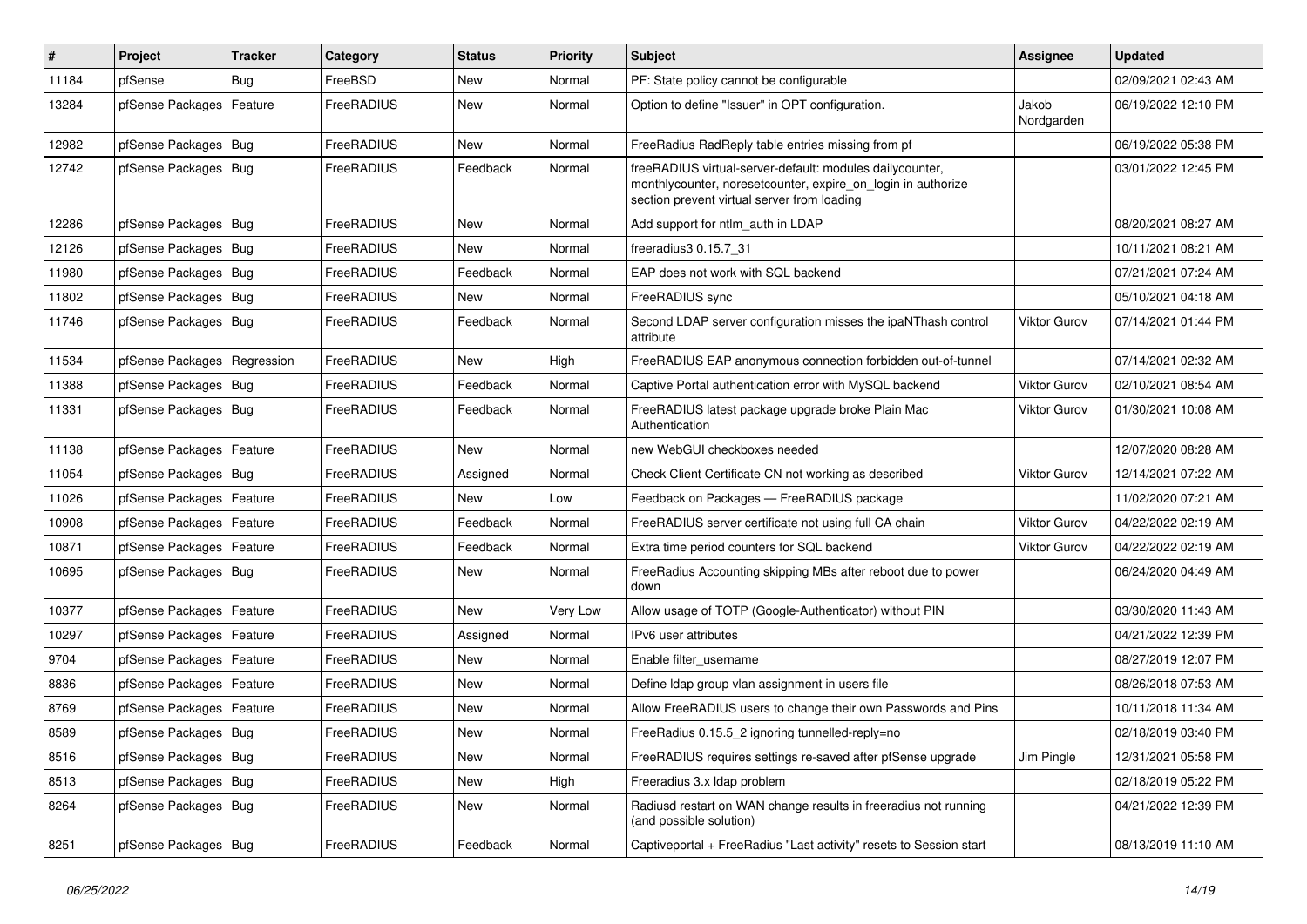| $\vert$ # | Project                       | <b>Tracker</b> | Category   | <b>Status</b>                 | <b>Priority</b> | Subject                                                                                | Assignee            | <b>Updated</b>      |
|-----------|-------------------------------|----------------|------------|-------------------------------|-----------------|----------------------------------------------------------------------------------------|---------------------|---------------------|
| 8224      | pfSense Packages              | Feature        | FreeRADIUS | New                           | Normal          | Add "OU" field to FreeRADIUS page                                                      |                     | 02/21/2018 12:53 AM |
| 8161      | pfSense Packages   Feature    |                | FreeRADIUS | New                           | Very Low        | Add virtual server support to FreeRadius                                               |                     | 12/05/2017 01:57 PM |
| 8031      | pfSense Packages   Feature    |                | FreeRADIUS | New                           | Normal          | FreeRADIUS copy entry function                                                         |                     | 08/16/2019 01:01 PM |
| 7608      | pfSense Packages   Feature    |                | FreeRADIUS | New                           | Very Low        | Captive Portal amount of traffic Account + Free Radius+Mysql                           |                     | 05/28/2017 09:08 AM |
| 7403      | pfSense Packages   Bug        |                | FreeRADIUS | New                           | Normal          | Captive Portal + freeradius2 + MySQL problems with German<br>Umlaut                    |                     | 03/17/2017 09:12 AM |
| 4506      | pfSense Packages   Feature    |                | FreeRADIUS | New                           | Normal          | FreeRADIUS groups/hunt groups                                                          |                     | 03/10/2015 08:51 PM |
| 12965     | pfSense Packages   Bug        |                | <b>FRR</b> | <b>Pull Request</b><br>Review | Normal          | FRR BFD peer configuration is handled incorrectly in some cases                        | <b>Viktor Gurov</b> | 03/22/2022 08:04 AM |
| 12951     | pfSense Packages   Bug        |                | <b>FRR</b> | Feedback                      | Normal          | FRR cannot remove IPv6 routes                                                          |                     | 03/22/2022 09:24 PM |
| 12889     | pfSense Packages              | Feature        | <b>FRR</b> | New                           | Normal          | FRR GUI add set ipv6 next-hop global                                                   |                     | 03/02/2022 06:10 AM |
| 12751     | pfSense Packages   Bug        |                | <b>FRR</b> | <b>New</b>                    | Normal          | Improve FRR route restoration after gateway events                                     |                     | 02/06/2022 11:07 PM |
| 12653     | pfSense Packages   Regression |                | <b>FRR</b> | Feedback                      | Normal          | RIP related startup error                                                              | Viktor Gurov        | 12/30/2021 08:37 AM |
| 12167     | pfSense Packages   Bug        |                | <b>FRR</b> | Feedback                      | Normal          | BGP TCP setkey not set if neighbor is in peer group                                    | <b>Viktor Gurov</b> | 09/16/2021 09:38 AM |
| 12084     | pfSense Packages   Bug        |                | <b>FRR</b> | New                           | Normal          | libfrr.so.0 error on SG-1100                                                           |                     | 06/26/2021 08:22 AM |
| 11963     | pfSense Packages   Feature    |                | <b>FRR</b> | New                           | Normal          | Dynamically change OSPF interface costs on selected interfaces on<br><b>CARP</b> event |                     | 05/26/2021 04:13 AM |
| 11961     | pfSense Packages   Bug        |                | <b>FRR</b> | Feedback                      | Normal          | FRR OSPF add unwanted area 0 authentication to router ospf                             | <b>Viktor Gurov</b> | 09/16/2021 10:25 PM |
| 11936     | pfSense Packages   Bug        |                | <b>FRR</b> | Incomplete                    | High            | FRR does not connect BGP when using password                                           |                     | 05/19/2021 08:12 AM |
| 11847     | pfSense Packages   Bug        |                | <b>FRR</b> | Feedback                      | Normal          | Filters not applied to PEER Groups                                                     | Viktor Gurov        | 07/30/2021 07:45 PM |
| 11841     | pfSense Packages              | Bug            | <b>FRR</b> | <b>New</b>                    | Normal          | FRR access lists default bahavior changed to permit by default                         |                     | 04/22/2021 09:52 AM |
| 11837     | pfSense Packages              | Feature        | <b>FRR</b> | New                           | Low             | Increase field length of FRR Networks in Access Lists and Prefix<br>Lists              |                     | 04/22/2021 07:10 AM |
| 11836     | pfSense Packages   Bug        |                | <b>FRR</b> | Assigned                      | Normal          | FRR ACCEPTFILTER unstable                                                              | <b>Viktor Gurov</b> | 02/14/2022 07:20 AM |
| 11835     | pfSense Packages   Bug        |                | <b>FRR</b> | New                           | Normal          | FRR OSPF redistributed connected routes disappearing                                   |                     | 04/22/2021 07:11 AM |
| 11823     | pfSense Packages   Feature    |                | <b>FRR</b> | <b>New</b>                    | Normal          | Route handling enhancements                                                            |                     | 04/19/2021 06:23 PM |
| 11703     | pfSense Packages              | Feature        | <b>FRR</b> | New                           | Normal          | add Krill and Routinator support BGP RPKI                                              |                     | 03/18/2021 07:47 PM |
| 11693     | pfSense Packages   Bug        |                | <b>FRR</b> | Feedback                      | Normal          | IPv6 static routing fails                                                              | <b>Viktor Gurov</b> | 04/26/2022 08:50 AM |
| 11681     | pfSense Packages   Bug        |                | <b>FRR</b> | Feedback                      | Normal          | FRR generates invalid BFD configuration after removing interfaces                      | <b>Viktor Gurov</b> | 07/14/2021 04:40 PM |
| 11650     | pfSense Packages   Bug        |                | <b>FRR</b> | New                           | Very Low        | FRR configuration broken on restore of manually edited FRR config<br>sections          |                     | 03/10/2021 08:50 AM |
| 11477     | pfSense Packages   Bug        |                | <b>FRR</b> | Feedback                      | Normal          | FRR does not recognize some BFD options                                                | Viktor Gurov        | 02/26/2021 10:52 PM |
| 11404     | pfSense Packages   Bug        |                | <b>FRR</b> | Feedback                      | Normal          | Incorrect prefix/access lists migration on update                                      | Viktor Gurov        | 02/18/2021 09:49 AM |
| 11377     | pfSense Packages   Bug        |                | <b>FRR</b> | <b>Pull Request</b><br>Review | Normal          | FRR deinstall                                                                          |                     | 03/10/2021 08:21 AM |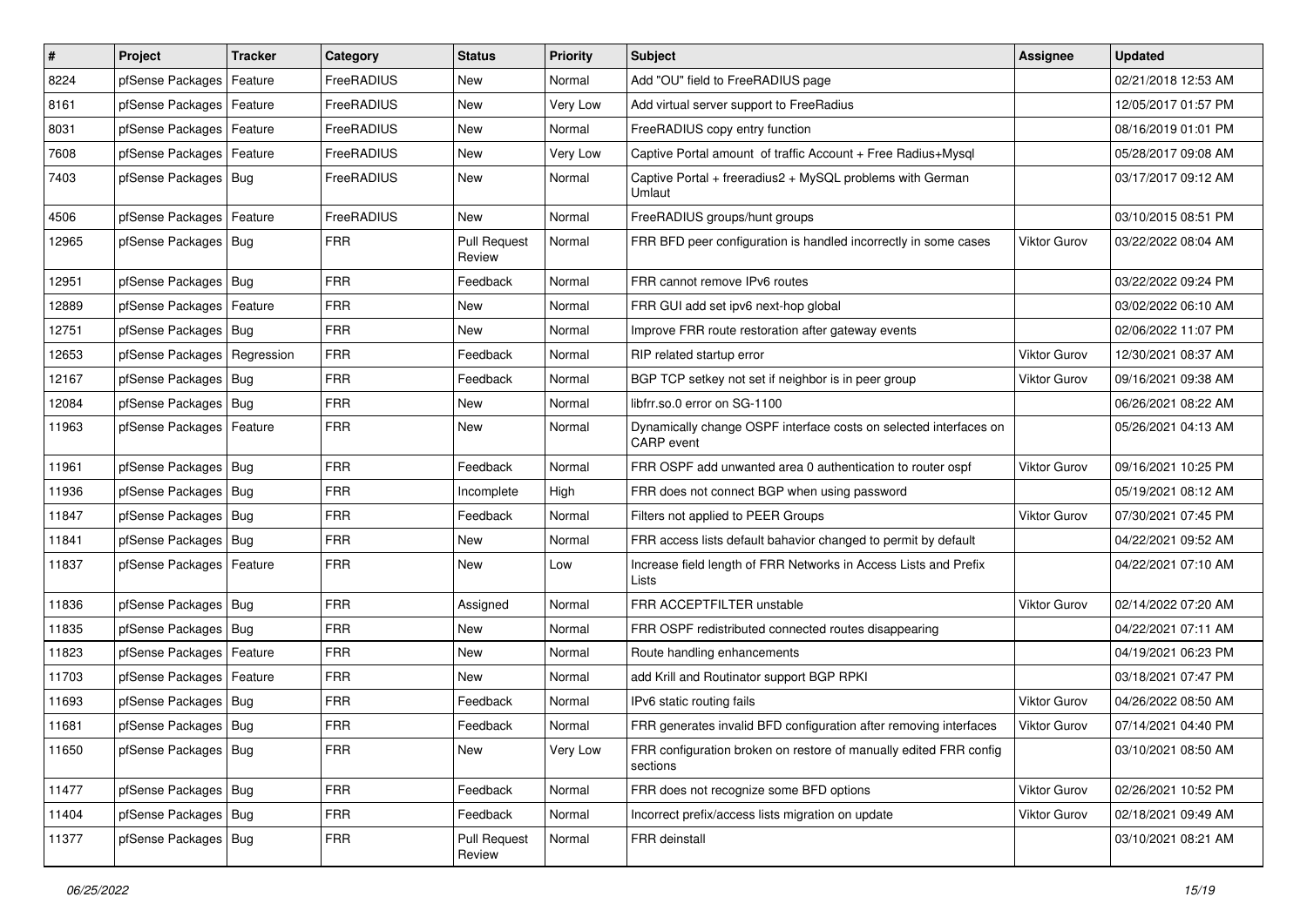| #     | <b>Project</b>             | <b>Tracker</b> | Category           | <b>Status</b>                 | <b>Priority</b> | <b>Subject</b>                                                                                                                                              | <b>Assignee</b>       | <b>Updated</b>      |
|-------|----------------------------|----------------|--------------------|-------------------------------|-----------------|-------------------------------------------------------------------------------------------------------------------------------------------------------------|-----------------------|---------------------|
| 11345 | pfSense Packages           | <b>Bug</b>     | <b>FRR</b>         | Feedback                      | Normal          | FRR-OSPF - No "prefix-list" possible                                                                                                                        | Jim Pingle            | 02/04/2021 11:03 PM |
| 11301 | pfSense Packages           | Feature        | <b>FRR</b>         | Feedback                      | Normal          | Switch FRR to use default rc file as a service control base                                                                                                 | Jim Pingle            | 01/28/2021 09:35 AM |
| 11206 | pfSense Packages           | Feature        | <b>FRR</b>         | <b>Pull Request</b><br>Review | Normal          | <b>FRR 7.5</b>                                                                                                                                              | Jim Pingle            | 01/08/2021 12:47 PM |
| 11158 | pfSense Packages           | Bug            | <b>FRR</b>         | <b>New</b>                    | High            | <b>FRR Prefix Lists</b>                                                                                                                                     |                       | 12/30/2020 04:55 PM |
| 11130 | pfSense Packages           | Feature        | <b>FRR</b>         | Feedback                      | Normal          | FRR RIP support                                                                                                                                             | Jim Pingle            | 12/31/2021 04:19 PM |
| 10935 | pfSense Packages           | Bug            | <b>FRR</b>         | <b>New</b>                    | Normal          | FRR 0.6.7-6 - BGPD service recycled IPv6 without Route Map                                                                                                  |                       | 12/30/2020 05:00 PM |
| 10789 | pfSense Packages           | Feature        | <b>FRR</b>         | Feedback                      | Normal          | FRR integrated configuration and hitless reloads                                                                                                            | Jim Pingle            | 01/20/2021 11:16 PM |
| 10653 | pfSense Packages           | Feature        | <b>FRR</b>         | <b>New</b>                    | Normal          | Allow to download frr status                                                                                                                                | Jim Pingle            | 06/11/2020 01:21 AM |
| 10516 | pfSense Packages           | Bug            | <b>FRR</b>         | <b>New</b>                    | Normal          | <b>FRR Access list</b>                                                                                                                                      |                       | 12/06/2020 11:02 PM |
| 10503 | pfSense Packages           | Bug            | <b>FRR</b>         | <b>New</b>                    | Normal          | Flapping any GW in multi-WAN influences restating all IPsec tunnels<br>in FRR which leads to dropping all IPsec VTI static routes and<br>related BGP issues |                       | 05/08/2020 07:51 PM |
| 10358 | pfSense Packages           | Feature        | <b>FRR</b>         | <b>New</b>                    | Very Low        | <b>Stage FRR Configuration Changes</b>                                                                                                                      |                       | 03/19/2020 06:48 AM |
| 10294 | pfSense Packages           | Bug            | <b>FRR</b>         | <b>New</b>                    | Normal          | FRR Route Counts Incorrect on Status Page                                                                                                                   | Jim Pingle            | 02/26/2020 11:08 AM |
| 9545  | pfSense Packages   Feature |                | <b>FRR</b>         | <b>New</b>                    | Normal          | Enable MULTIPATH in FRR                                                                                                                                     | Jim Pingle            | 09/18/2020 12:52 PM |
| 9141  | pfSense Packages           | Feature        | FRR                | <b>New</b>                    | Very Low        | FRR xmlrpc                                                                                                                                                  | Jim Pingle            | 11/26/2018 07:49 AM |
| 6651  | pfSense Packages           | Feature        | <b>FRR</b>         | Feedback                      | Normal          | Loopback interfaces                                                                                                                                         | Christian<br>McDonald | 12/25/2021 02:42 PM |
| 13295 | pfSense                    | <b>Bug</b>     | Gateway Monitoring | <b>Pull Request</b><br>Review | Normal          | Incorrect function parameters for ``get_dpinger_status()`` call in<br>`awlb.inc`                                                                            |                       | 06/24/2022 07:25 AM |
| 13242 | pfSense                    | Feature        | Gateway Monitoring | <b>New</b>                    | Normal          | Enhancements to static route creation/deletion for dpinger monitor<br><b>IPs</b>                                                                            |                       | 06/03/2022 11:20 AM |
| 13076 | pfSense                    | Bug            | Gateway Monitoring | New                           | Normal          | Marking a gateway as down does not affect IPsec entries using<br>gateway groups                                                                             |                       | 06/03/2022 10:32 AM |
| 12920 | pfSense                    | <b>Bug</b>     | Gateway Monitoring | <b>Pull Request</b><br>Review | Normal          | Gateway behavior differs when the gateway does not exist in<br>config.xml                                                                                   | <b>Viktor Gurov</b>   | 06/12/2022 01:27 PM |
| 12811 | pfSense                    | <b>Bug</b>     | Gateway Monitoring | <b>New</b>                    | Normal          | Services are not restarted when PPP interfaces connect                                                                                                      | Jim Pingle            | 05/31/2022 05:34 PM |
| 11960 | pfSense                    | <b>Bug</b>     | Gateway Monitoring | Feedback                      | Normal          | Gateway Monitoring Traffic Goes Out Default Gateway                                                                                                         |                       | 12/20/2021 05:43 AM |
| 8192  | pfSense                    | <b>Bug</b>     | Gateway Monitoring | <b>New</b>                    | Low             | dpinger - Change in ISP link-local IPv6 address drops connectivity                                                                                          | Luiz Souza            | 11/05/2020 07:31 AM |
| 7671  | pfSense                    | Feature        | Gateway Monitoring | <b>New</b>                    | Normal          | Gateway Monitoring Via Custom Script or Telnet.                                                                                                             |                       | 09/18/2020 02:59 PM |
| 6333  | pfSense                    | <b>Bug</b>     | Gateway Monitoring | Confirmed                     | Normal          | Bootup starts/restarts dpinger multiple times                                                                                                               | Luiz Souza            | 11/16/2020 01:11 PM |
| 3859  | pfSense                    | Feature        | Gateway Monitoring | <b>New</b>                    | Low             | Make it possible to set the source IP address for gateway monitoring                                                                                        |                       | 11/06/2016 10:12 PM |
| 3132  | pfSense                    | Bug            | Gateway Monitoring | In Progress                   | Normal          | Gateway events for IPv6 affect IPv4 services and vice versa                                                                                                 | <b>Viktor Gurov</b>   | 05/10/2022 03:10 PM |
| 13294 | pfSense                    | Feature        | Gateways           | <b>New</b>                    | Low             | Change gateway name                                                                                                                                         |                       | 06/22/2022 06:07 PM |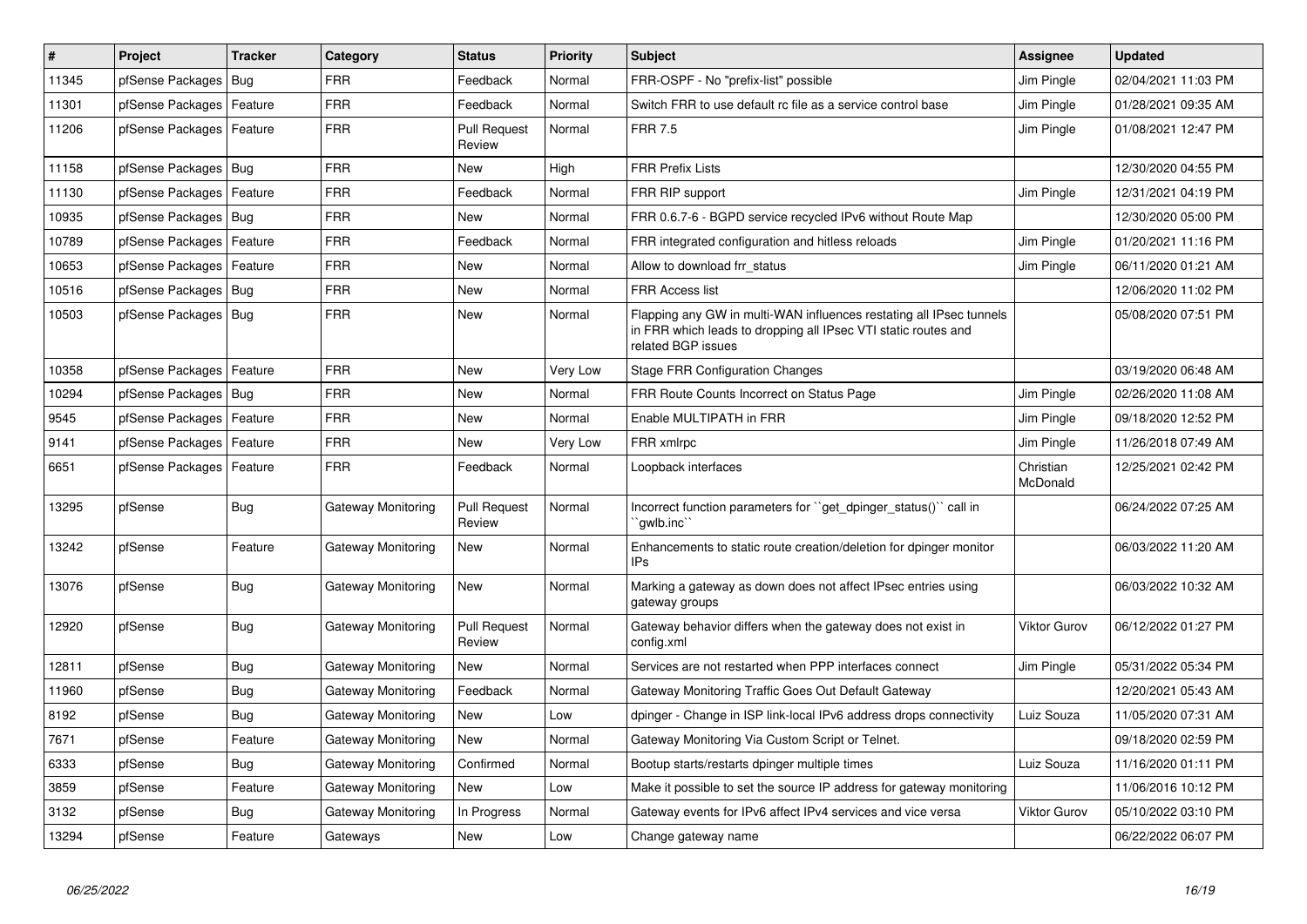| $\#$  | <b>Project</b>         | <b>Tracker</b>     | Category | <b>Status</b>                 | <b>Priority</b> | <b>Subject</b>                                                                                                                                 | Assignee            | <b>Updated</b>      |
|-------|------------------------|--------------------|----------|-------------------------------|-----------------|------------------------------------------------------------------------------------------------------------------------------------------------|---------------------|---------------------|
| 12942 | pfSense                | <b>Bug</b>         | Gateways | <b>New</b>                    | Normal          | Code to kill states for old gateway when reconnecting an interface is<br>incorrect                                                             | Jim Pingle          | 03/22/2022 01:25 PM |
| 12857 | pfSense                | Bug                | Gateways | <b>New</b>                    | Normal          | Firewall gateway goes away when making changes to Bridge0<br>device                                                                            |                     | 02/27/2022 11:20 AM |
| 12764 | pfSense                | <b>Bug</b>         | Gateways | <b>New</b>                    | Normal          | VTI gateway status is pending after assigning the VTI interface                                                                                |                     | 02/07/2022 05:41 AM |
| 12632 | pfSense                | Bug                | Gateways | <b>New</b>                    | High            | Assigning a /30 WAN IP address at the console does not save the<br>gateway correctly                                                           |                     | 05/17/2022 02:28 PM |
| 12077 | pfSense                | Feature            | Gateways | <b>New</b>                    | Normal          | Allow stick-connections per gateway group                                                                                                      |                     | 06/24/2021 08:45 AM |
| 11570 | pfSense                | Regression         | Gateways | <b>Pull Request</b><br>Review | Normal          | Gateway monitoring services is not always restarted on interface<br>events, which may prevent a WAN from recovering back to an online<br>state | <b>Viktor Gurov</b> | 06/22/2022 09:04 PM |
| 11213 | pfSense                | Feature            | Gateways | <b>New</b>                    | Low             | Option to mark gateway as down directly from Table                                                                                             |                     | 01/03/2021 07:09 AM |
| 10875 | pfSense                | <b>Bug</b>         | Gateways | <b>New</b>                    | Normal          | PPP periodic reset does not fully restore gateway group round-robin<br>functionality                                                           | Luiz Souza          | 11/05/2020 07:44 AM |
| 9650  | pfSense                | <b>Bug</b>         | Gateways | <b>New</b>                    | Normal          | IPv6 connection drops (ir-)regular on Kabelvodafone (German cable<br>$ISP)$                                                                    |                     | 07/27/2019 07:14 AM |
| 8846  | pfSense                | <b>Bug</b>         | Gateways | New                           | Low             | Misleading gateway error message adding/editing static routes using<br>a disabled interface                                                    |                     | 08/21/2019 11:29 AM |
| 8743  | pfSense                | Todo               | Gateways | New                           | Low             | Gateway Groups page should list gateways in tier order                                                                                         |                     | 08/14/2019 12:16 PM |
| 8343  | pfSense                | Bug                | Gateways | <b>New</b>                    | Normal          | Gateway Routes (Default Routes) not removed in Kernel when<br>removed from GUI                                                                 |                     | 05/14/2020 01:22 AM |
| 12805 | pfSense Docs           | <b>New Content</b> | General  | New                           | <b>Very Low</b> | Add documentation about what triggers a notfication                                                                                            |                     | 02/15/2022 05:10 PM |
| 12804 | pfSense Docs           | New Content        | General  | <b>New</b>                    | Very Low        | Create Slack documentation                                                                                                                     |                     | 02/15/2022 04:59 PM |
| 12570 | pfSense Docs           | Correction         | General  | <b>New</b>                    | Normal          | Active appliance list missing 6100                                                                                                             |                     | 12/06/2021 11:41 AM |
| 12214 | pfSense Docs           | Todo               | General  | New                           | Low             | Connect to WebGui.                                                                                                                             |                     | 08/05/2021 04:39 AM |
| 10821 | pfSense Docs           | Correction         | General  | New                           | Normal          | Use neutral language alternatives                                                                                                              | Jim Pingle          | 09/23/2020 10:43 AM |
| 9370  | pfSense Docs           | Correction         | General  | In Progress                   | Normal          | Update old screenshots                                                                                                                         | Jim Pingle          | 12/03/2021 09:55 AM |
| 13098 | pfSense Packages       | Bug                | haproxy  | Feedback                      | Low             | HAProxy Virtual IP broken link under Frontend setup                                                                                            |                     | 04/27/2022 08:35 AM |
| 13022 | pfSense Packages   Bug |                    | haproxy  | Feedback                      | Normal          | HAProxy - Sub Frontends ignore Client verification CA certificates                                                                             |                     | 04/06/2022 12:55 PM |
| 12465 | pfSense Packages       | Feature            | haproxy  | <b>New</b>                    | Normal          | Add forwardfor advanced usecases                                                                                                               |                     | 10/16/2021 07:35 PM |
| 12427 | pfSense Packages       | Todo               | haproxy  | <b>New</b>                    | Normal          | ha-proxy: action order in the GUI is not keeped in the resulting<br>ha-proxy configuration                                                     |                     | 10/06/2021 07:02 AM |
| 12354 | pfSense Packages       | Todo               | haproxy  | Feedback                      | High            | Update haproxy-devel to mitigate CVE-2021-40346                                                                                                | <b>Viktor Gurov</b> | 05/12/2022 08:50 AM |
| 11937 | pfSense Packages   Bug |                    | haproxy  | Feedback                      | Normal          | HAproxy "Use Client-IP" option breaks Captive Portal                                                                                           | Viktor Gurov        | 06/22/2021 08:48 AM |
| 11756 | pfSense Packages   Bug |                    | haproxy  | Feedback                      | Normal          | HaProxy does not transfer backend states during reload                                                                                         | <b>Viktor Gurov</b> | 07/14/2021 01:21 PM |
| 11491 | pfSense Packages   Bug |                    | haproxy  | Feedback                      | Normal          | haproxy-devel v0.62 2 - startup error 'httpchk'                                                                                                | Viktor Gurov        | 06/22/2021 08:46 AM |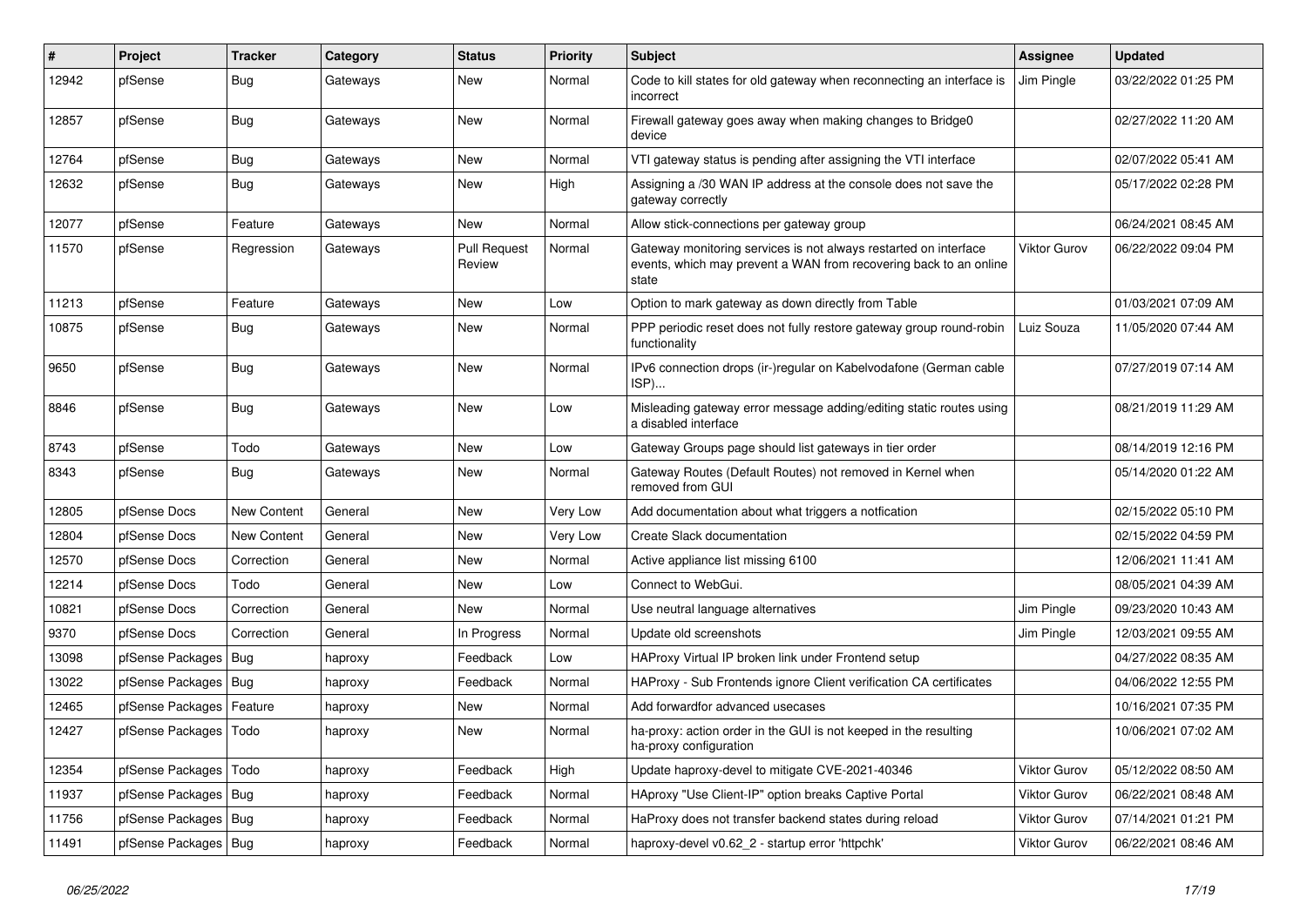| $\vert$ # | Project                    | <b>Tracker</b> | Category | <b>Status</b> | <b>Priority</b> | Subject                                                                                             | Assignee            | <b>Updated</b>      |
|-----------|----------------------------|----------------|----------|---------------|-----------------|-----------------------------------------------------------------------------------------------------|---------------------|---------------------|
| 11135     | pfSense Packages           | Bug            | haproxy  | Feedback      | High            | HAproxy OCSP reponse crontab bug                                                                    | <b>Viktor Gurov</b> | 09/10/2021 11:51 AM |
| 11036     | pfSense Packages   Bug     |                | haproxy  | New           | Normal          | <b>HAproxy ACL</b>                                                                                  |                     | 02/11/2022 11:27 AM |
| 11000     | pfSense Packages   Bug     |                | haproxy  | New           | Very Low        | haproxy deprecated trick suggested                                                                  |                     | 12/23/2020 02:55 PM |
| 10936     | pfSense Packages   Bug     |                | haproxy  | Feedback      | Normal          | both haproxy/haproxy-devel non-existent option lb-agent-chk                                         |                     | 04/21/2022 12:40 PM |
| 10779     | pfSense Packages           | Feature        | haproxy  | Feedback      | Normal          | HAProxy SSL/TLS Compatibility Mode                                                                  | Viktor Gurov        | 04/22/2022 02:20 AM |
| 10739     | pfSense Packages           | Feature        | haproxy  | Feedback      | Normal          | Update HAproxy-devel package to 2.2 and HAproxy to 2.0                                              | <b>Viktor Gurov</b> | 10/03/2021 03:53 PM |
| 9648      | pfSense Packages   Feature |                | haproxy  | New           | Very Low        | Multiple node Sync HAProxy configuration to backup CARP<br>members via XMLRPC.                      |                     | 07/25/2019 10:04 AM |
| 9599      | pfSense Packages   Feature |                | haproxy  | New           | Normal          | Support for "peers" in HAproxy                                                                      |                     | 06/25/2019 01:47 AM |
| 9500      | pfSense Packages   Bug     |                | haproxy  | <b>New</b>    | Normal          | HAproxy does not delete non-applicable action config                                                |                     | 01/18/2022 06:28 AM |
| 9335      | pfSense Packages   Bug     |                | haproxy  | Feedback      | Normal          | Stored XSS in HAProxy / haproxy listeners edit.php                                                  | Jim Pingle          | 02/18/2019 09:35 AM |
| 9261      | pfSense Packages   Bug     |                | haproxy  | New           | Normal          | haproxy GUI failure                                                                                 |                     | 01/08/2019 12:41 PM |
| 9247      | pfSense Packages           | Bug            | haproxy  | New           | Low             | HAProxy multiple server selection on stats pages doesn't work                                       |                     | 01/02/2019 04:44 PM |
| 9077      | pfSense Packages           | Feature        | haproxy  | New           | Normal          | haproxy UI: Add seperator lines                                                                     |                     | 10/29/2018 06:06 AM |
| 8982      | pfSense Packages           | Feature        | haproxy  | New           | Normal          | HAproxy ACL support for map in configuration UI                                                     |                     | 06/25/2019 01:49 AM |
| 8902      | pfSense Packages   Bug     |                | haproxy  | New           | Normal          | HAproxy package not use custom DNS for lookup on apply new<br>config                                |                     | 09/16/2018 08:16 AM |
| 8869      | pfSense Packages           | Feature        | haproxy  | <b>New</b>    | Normal          | HAproxy should use RFC 7919 DH parameter files                                                      |                     | 10/17/2018 10:46 AM |
| 8438      | pfSense Packages   Bug     |                | haproxy  | New           | High            | haproxy: can't use ACL for cert with http-response actions                                          |                     | 05/24/2018 01:12 PM |
| 8232      | pfSense Packages   Feature |                | haproxy  | New           | Normal          | different ssl options based on the sni name                                                         |                     | 01/30/2019 10:36 AM |
| 8213      | pfSense Packages           | Bug            | haproxy  | <b>New</b>    | Normal          | acl src file not populated from alias                                                               |                     | 12/21/2017 02:02 PM |
| 8121      | pfSense Packages   Feature |                | haproxy  | New           | Normal          | haproxy, allow to generate backends even they don't seem to be<br>used                              |                     | 11/23/2017 04:04 AM |
| 7686      | pfSense Packages   Feature |                | haproxy  | New           | Normal          | Add option in HAProxy to configure SSL defaults based on the<br>Mozilla SSL Configuration Generator |                     | 08/16/2019 01:09 PM |
| 7462      | pfSense Packages   Bug     |                | haproxy  | <b>New</b>    | Normal          | HAproxy not rebinding properly after WAN DHCP IP change                                             |                     | 01/11/2018 09:15 AM |
| 7039      | pfSense Packages   Bug     |                | haproxy  | Feedback      | Normal          | HAProxy backend configuration does not handle intermediate CAs<br>properly                          |                     | 04/21/2022 12:40 PM |
| 6861      | pfSense Packages   Bug     |                | haproxy  | <b>New</b>    | Normal          | Ha-Proxy duplicated backend used in place of original backend                                       |                     | 02/18/2019 05:30 PM |
| 6784      | pfSense Packages   Bug     |                | haproxy  | New           | Normal          | HAProxy version .48 will not use URL Table Alias for front end<br>listener                          |                     | 02/18/2019 05:32 PM |
| 12861     | pfSense Docs               | Correction     | Hardware | New           | Normal          | pfSense hardware tuning guide references obsolete interface loader<br>variable & buffer limits      |                     | 02/23/2022 05:31 PM |
| 12659     | pfSense Docs               | Todo           | Hardware | New           | Normal          | Feedback on Hardware - Hardware Tuning and Troubleshooting -<br>Flow Control for ix                 |                     | 01/16/2022 10:22 AM |
| 12597     | pfSense Docs               | New Content    | Hardware | New           | Normal          | How to reset IPMI settings and password for Netgate appliances                                      |                     | 05/07/2022 12:33 PM |